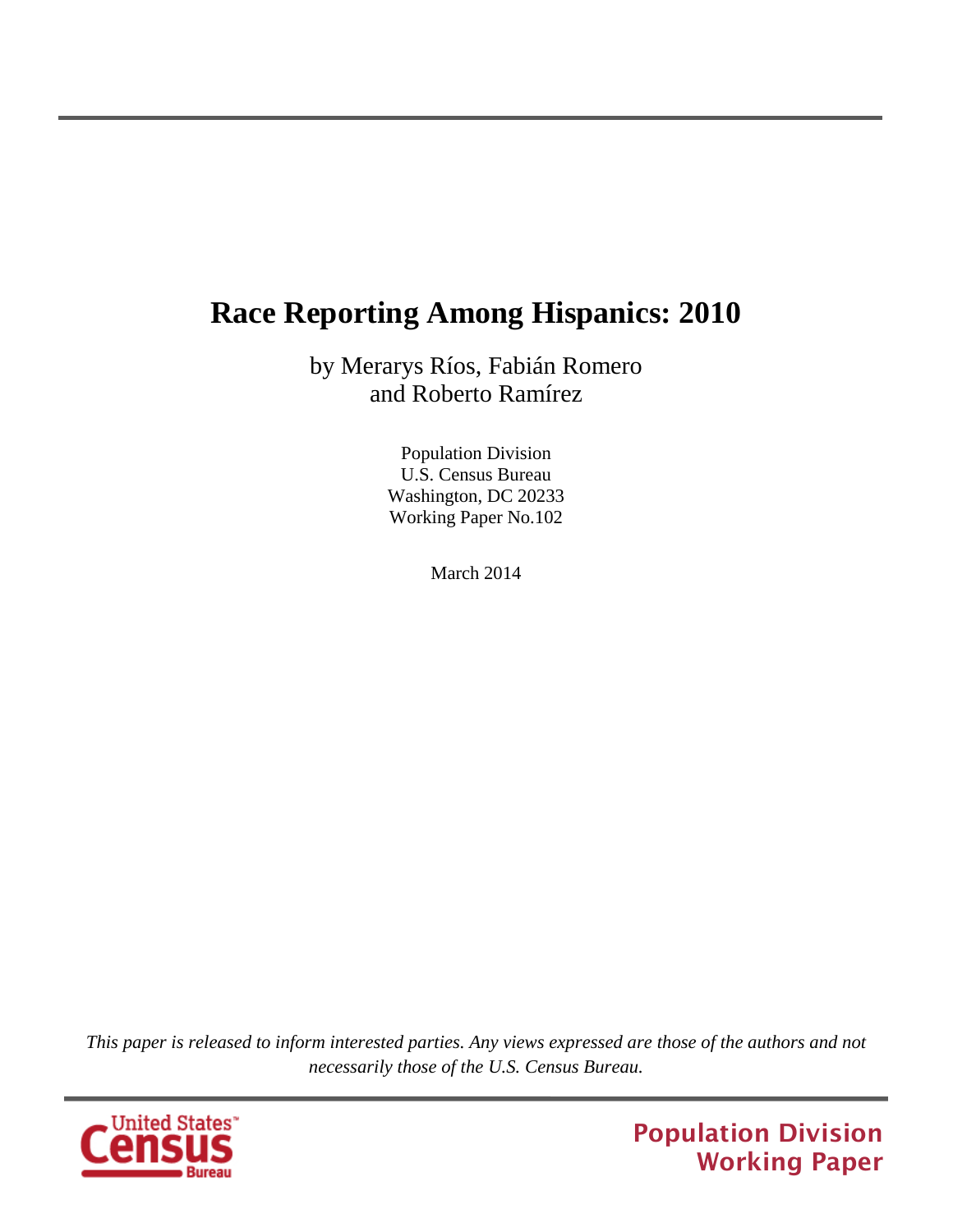#### **Introduction**

Since the release of the 2010 Census Race and Hispanic Origin Alternative Questionnaire Experiment (AQE) report in August 2012, much has been written about the AQE results (Compton et al., 2012; Hill and Bentley, 2013; Stokes et al., 2012). Several recommendations were made based on the AQE findings; one of which was to further test a combined race and Hispanic origin question. Recently, numerous articles and blogs supporting or arguing against the use of combined or separate race and ethnicity questions have made national headlines (El Nasser, 2013); particularly, about the Census Bureau's recommendation to continue testing a combined question during the 2020 Census testing cycle (Compton et al., 2012). One concern, largely stemming from the Latino community, is the potential negative impact on race reporting among the Hispanic or Latino population (e.g., the undercounting of 'Afro-Latinos') if a new combined question is approved for the 2020 Census.<sup>[1](#page-1-0)</sup> In response to these concerns, the Census Bureau developed supplemental analysis from the AQE, specifically examining differences in race distributions by Hispanic origin when alternative questions were tested (Hill and Bentley, 2013). The results from this study are discussed later in this paper.

The Census Bureau is committed to improving the validity and reliability of census data, and over the last few decades, many census studies have examined race reporting among Hispanics (Stokes et al., 2012; Ennis et al., 2011; Martin, 2002; U.S. Census Bureau, 1996 and 1997). However, none examined race reporting among self-reported Hispanics in the decennial census. In this analysis, self-reported Hispanics are defined as those whose origin was not imputed.<sup>[2](#page-1-1)</sup>

#### **Purpose**

l

The purpose of this paper is to evaluate how the Hispanic origin population reported their race in the 2010 Census, with a unique emphasis on Hispanics who self-reported their origin. This information will greatly improve the Census Bureau's understanding of race reporting among Hispanics in a census environment. Three key areas are examined: 1) an overall demographic description of the Latino population in the 2010 Census by item-nonresponse and imputation type, 2) race reporting among Hispanics in the U.S. Office of Management and Budget's (OMB)

<span id="page-1-0"></span><sup>&</sup>lt;sup>1</sup>In this paper, the terms "Hispanic," and "Latino" are used interchangeably.

<span id="page-1-1"></span><sup>&</sup>lt;sup>2</sup> Imputation, which is needed most often when an entry for a given survey item is missing, includes three general procedures known as assignments, allocations, and substitution. Assignments and allocations are imputations of characteristic items on an item-by-item basis, whereas the substitution process imputes data for up to six persons in a household at one time. Each of these procedures ensured the completeness and consistency of the data by providing acceptable codes for missing or unacceptable entries (U.S. Census Bureau, 2010). Please see the section entitled "Overview of Imputation Types" below for more information.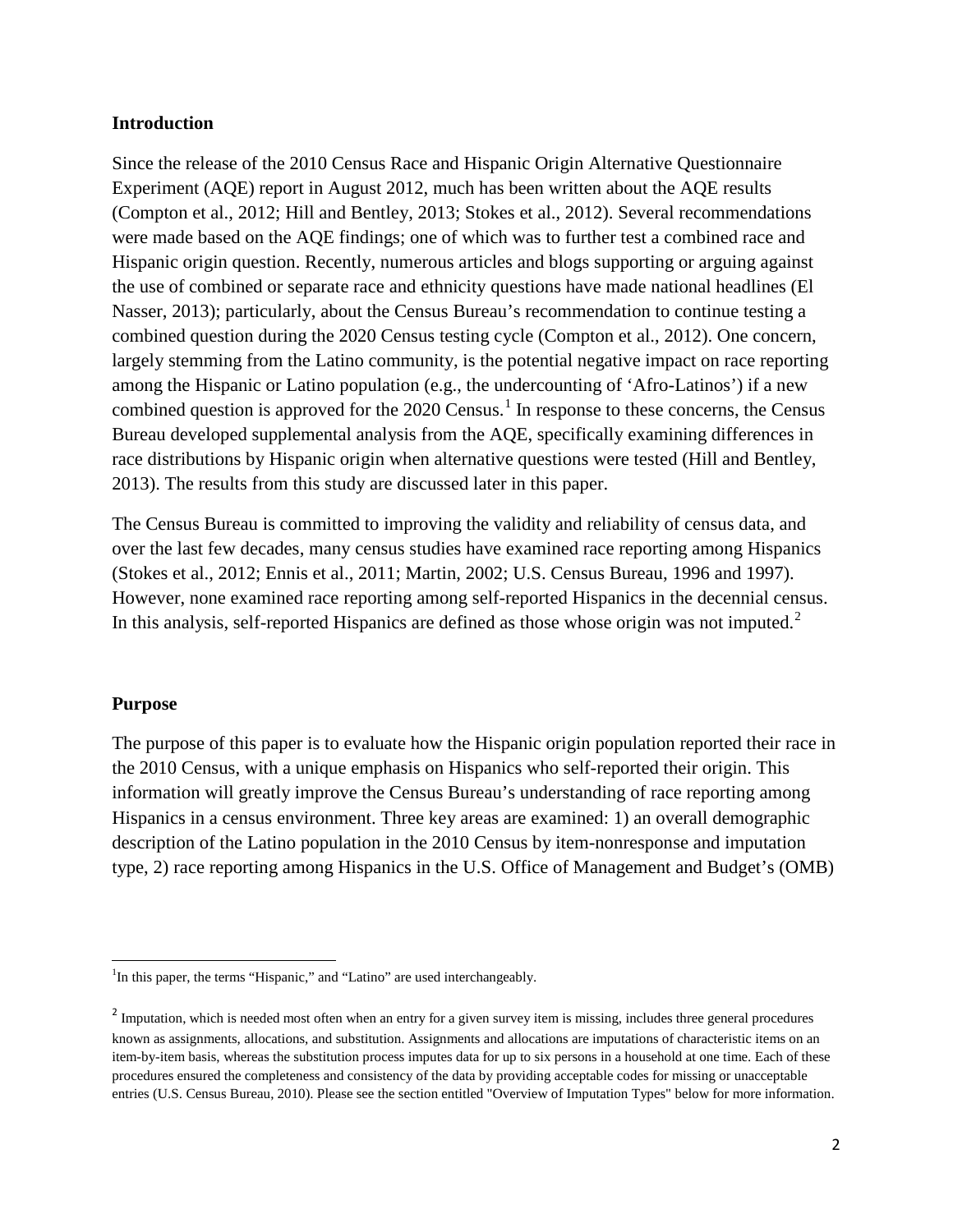race groups, and 3) different response types to the race question by selected demographic characteristics and geography.<sup>[3](#page-2-0)</sup>

In addition, item nonresponse rates are shown at the national, regional, and state levels. The current 2010 Census Hispanic origin edit and imputation methods are also discussed. Finally, findings from this study are intended to supplement the results already presented in the 2010 Race and Hispanic Origin AQE report (Compton et al., 2012) and the supplemental analysis 'Race Distributions by Hispanic Origin' memorandum (Hill and Bentley, 2013).

# **Background**

 $\overline{\phantom{a}}$ 

### **2010 Alternative Questionnaire Experiment**

The AQE focused on improving the race and Hispanic origin questions by testing a number of different questionnaire design strategies. The primary research objective was to design and test questionnaires that would increase reporting in the OMB race and ethnicity categories, lower item non-response, increase validity and reliability of the results, and elicit reporting of detailed race and ethnic groups.<sup>[4](#page-2-1)</sup> This research consisted of three components: (1) a mail survey; (2) a telephone reinterview; and (3) a series of nationwide focus groups.

In brief, one of the major findings was that the proportion of the population reporting as White alone was lower for the combined question panels when compared to the panels with separate questions (a drop of about 4 to 8 percentage points). Based on focus group research, this was a direct result of Hispanic respondents finding their identity in the combined question. The proportion of the population reporting as White alone in the combined question panels was similar to the proportion of the population reporting as non-Hispanic White alone in the separate questions panels. The population reporting Some Other Race (SOR) alone ranged from 5.6 percent to 7.1 percent for the panels with separate questions, compared to about 0.2 percent across combined question panels.

The proportion of the population reporting as Hispanic was similar across all questionnaires – i.e., combined question formats and separate questions formats – with no significant differences, ranging from 13.0 percent to 14.5 percent. This was a noteworthy finding from the AQE.

<span id="page-2-0"></span><sup>&</sup>lt;sup>3</sup> The OMB race categories are: White, Black or African American, American Indian or Alaska Native, Asian, and Native Hawaiian or Other Pacific Islander. The Some Other Race category utilized by the U.S. Census Bureau corresponds to a residual category of racial classification and not an official OMB racial group.

<span id="page-2-1"></span><sup>&</sup>lt;sup>4</sup> For more information on the AQE, including the background, methodology, limitations, and other major results of the research, the authors recommend reading the full report at: <http://www.census.gov/2010census/pdf/2010\_Census\_Race\_HO\_AQE.pdf >.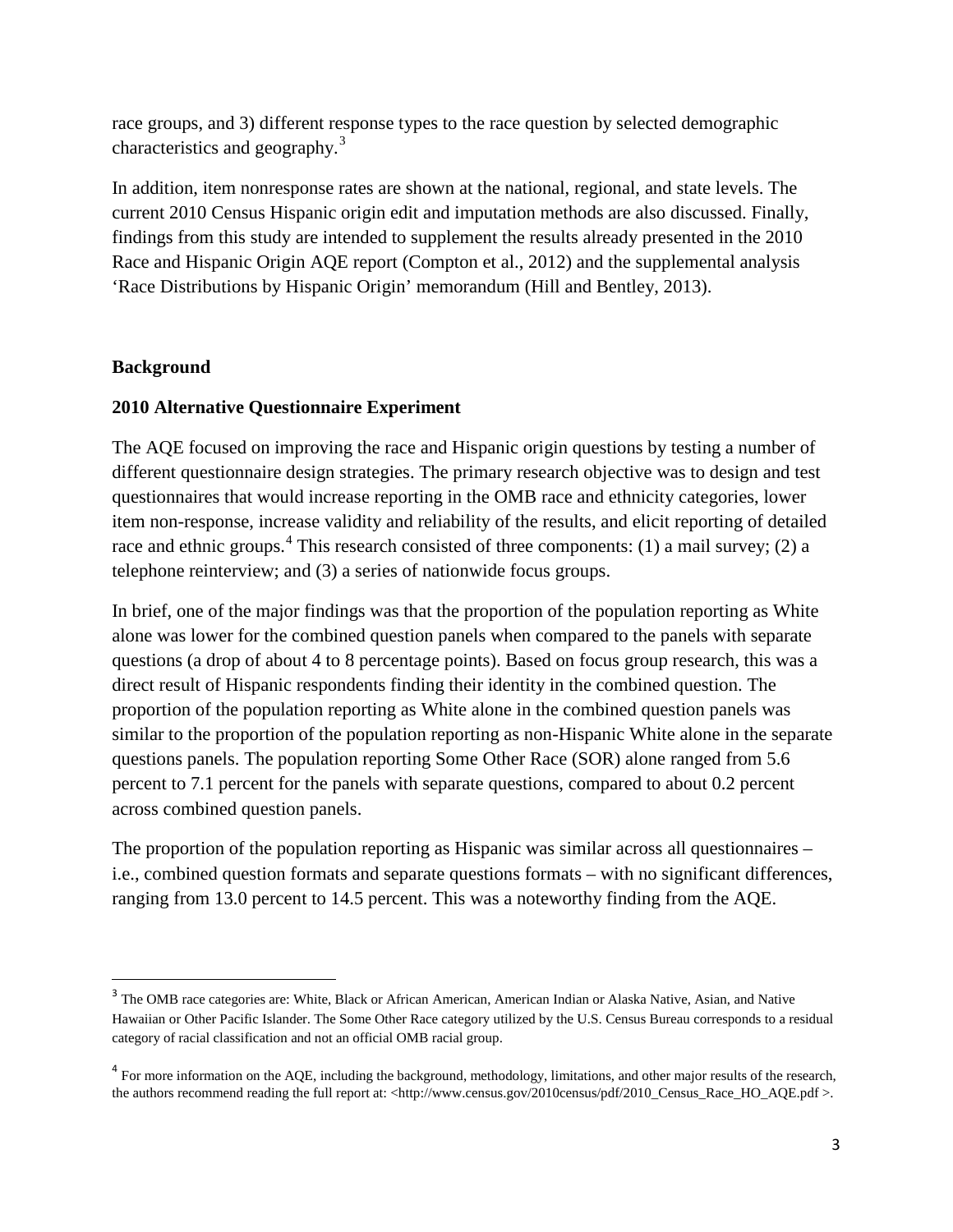### **AQE Supplemental Analysis Memo**

The Census Bureau developed supplemental analysis that was not part of the original AQE report, specifically examining race distributions by Hispanic origin (Hill and Bentley, 2013). According to the major findings, the White Hispanic proportion from the separate questions ranged from 41.4 percent to 52.6 percent, while the White Hispanic share of the population for the combined question format ranged from 9.4 percent to 15.6 percent. Reporting White to the race question by Hispanic respondents was statistically significantly lower in combined question formats, with a reduction of about 40 percentage points on average. Subsequent focus group research suggested that this drop in White reporting among Hispanics stemmed from Hispanics being more able to "find themselves" among the race and ethnic categories in a combined question than in those listed in separate questions (Compton et al., 2012).

Reporting Black or African American (or Afro-Latino) to the race question by Hispanic respondents ranged from 1.5 percent to 2.4 percent in the combined question format and from 2.0 percent to 3.5 percent in the separate questions format. There were no significant differences among any of the panels (separate or combined) in Hispanics reporting as Black or African American (Afro-Latino).

Between 39.6 percent and 49.8 percent of Hispanics were classified as SOR in the separate question panels. This was typically the result of participants reporting a "Hispanic" response to the race question. However, in the combined question panels, only between 0.2 percent and 0.9 percent of Hispanics were classified as SOR. The SOR share was significantly smaller in the combined panels than in the separate question panels; this was predominantly a consequence of Hispanic respondents reporting their race or origin in the combined question format as "Hispanic". There were no statistically significant differences in the percent of participants classified as SOR among the different combined panels.

# **The Hispanic Population: 2010 Census Brief**

In addition to the AQE studies, race reporting among Hispanics was also examined in the 2010 Census Brief *The Hispanic Population: 2010*, regardless if their origin was edited/imputed or not. According to the results from this 2010 Census brief, 94.0 percent of Hispanic respondents (47.4 million) reported one race in 2010. Over half (53.0 percent) of the Hispanic population were classified as White alone, while about one-third (36.7 percent) provided responses that were classified as SOR alone when responding to the question on race (Ennis et al., 2011).

Much smaller proportions of Hispanics were classified as other single race groups: Black or African American alone (2.5 percent), American Indian and Alaska Native alone (1.4 percent), Asian alone (0.4 percent), and Native Hawaiian and Other Pacific Islander alone (0.1 percent).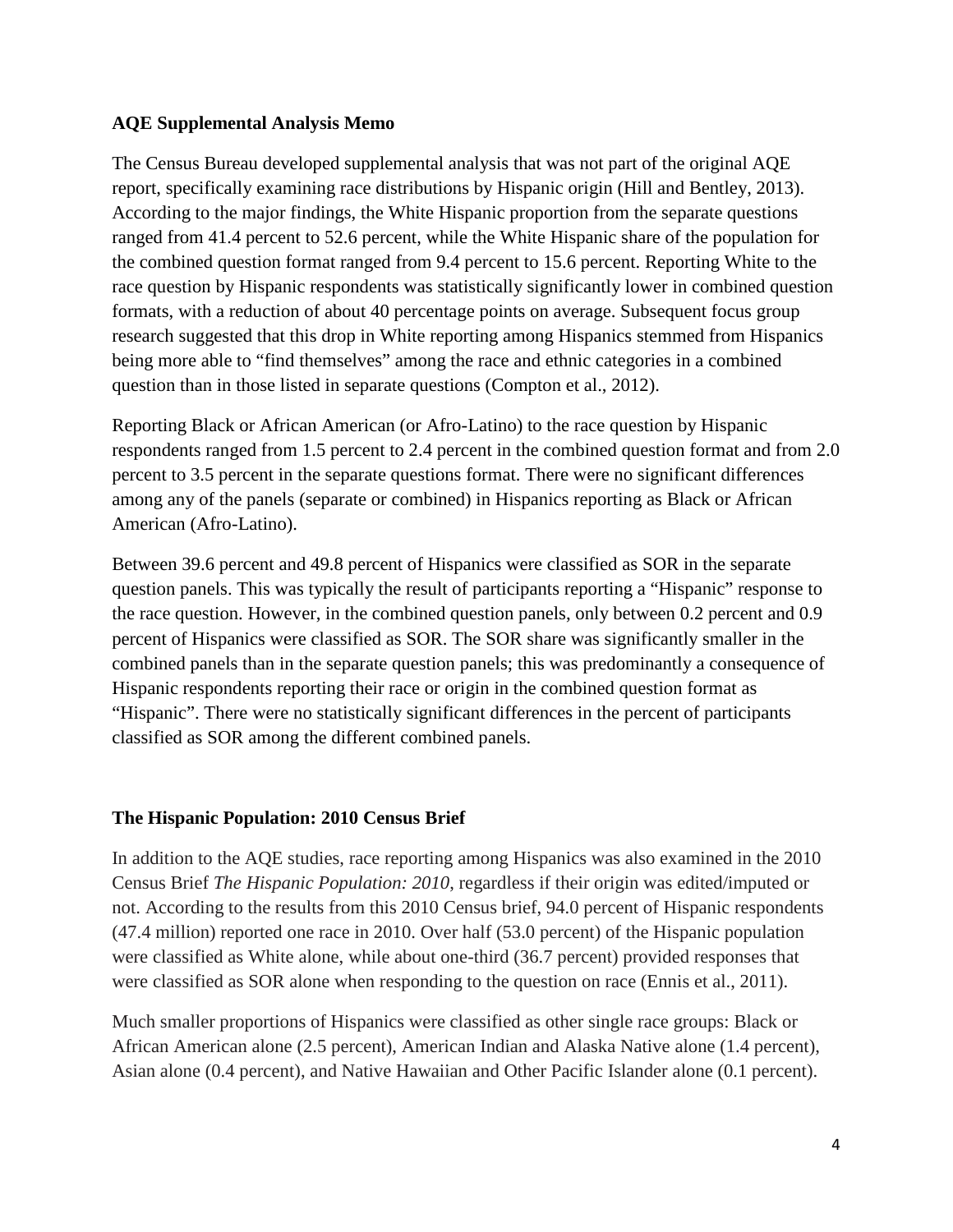About 3 million Hispanics (6 percent) were of multiple races. Among Hispanics who were multiracial, a large proportion reported race combinations involving SOR (Ennis et al., 2011).

#### **Methodology**

The race reporting patterns of Hispanics in the 2010 Census were examined by producing special tabulations from internal 2010 Census data files. The Statistical Application Software Package (SAS) was used to process the data for this study. The national 2010 Census microdata file consisted of both unedited and edited household and demographic variables. The universe of this study was the total U.S. resident population, with the self-reported Hispanic population as the main population of interest.

#### **Overview of Imputation Types**

#### **Assignment**

In the 2010 Census, when Hispanic origin was missing, an origin was assigned based on a response to the race question. For example, if a respondent wrote "Latino" in the race question, then "Latino" was assigned as the respondent's Hispanic origin. Most assignments were made from the SOR write-in line. This imputation method was applied via a "joint edit" between the race question and the Hispanic origin question. If either question was missing a response but a valid response was reported in the other question, a race or Hispanic origin was assigned using predetermined edit rules. Alternatively, an origin was assigned from a previous response, either from the 2000 Census or the 2001 to 2009 American Community Survey (ACS), whichever one was available. If both were available, the most recent was assigned.

#### **Allocation**

Another procedure for determining Hispanic origin used in the 2010 Census was allocation. Methods of allocation include allocation from within household and allocation from a hot deck. In 2010, if a missing origin could not be assigned based on the response to the race question, Hispanic origin was allocated using a "donor" value from another member of the household, based on household relationship. For example, if origin was missing for a natural-born child in the household, then either the origin of the householder, another natural-born child, or spouse of the householder was allocated. If it was not possible to allocate Hispanic origin from another member of the household, Hispanic origin was then allocated from a surname-assisted hot deck matrix.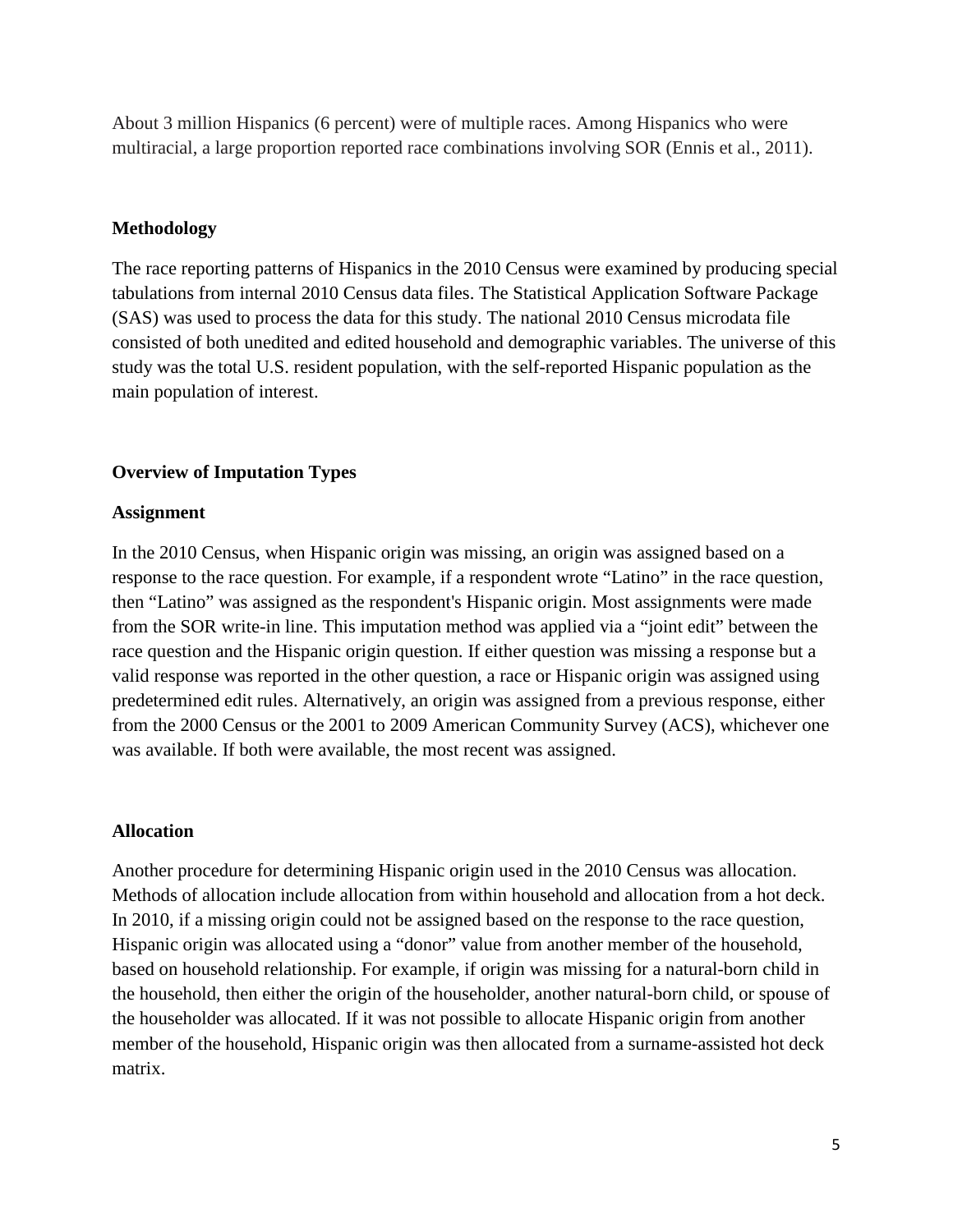### **Substitution**

Substitution occurs when a given household's population count is known but there is no other information on the characteristics of its residents. In the 2010 Census, households missing characteristics (e.g., age, sex, origin, race) had all their characteristics substituted from those of a nearby household, controlling for household size. **[5](#page-5-0)**

### **Results**

 $\overline{\phantom{a}}$ 

# **The Hispanic Population by Response Type**

Table 1 shows the Hispanic population in the 2010 Census by response type. The vast majority of the Hispanic population self-reported their origin (94.2 percent); only 5.8 percent were imputed (assigned, allocated or substituted). As previously mentioned, the self-reported Hispanic population (hereinafter referred to as Hispanics) is the main population of interest for this research and therefore will be the main focus of the following analysis.

Among the 5.8 percent that had their origin imputed, about 0.8 percent (415,285) had their origin assigned from either their response to the 2010 Census race question or from a previous census or ACS response, 2.7 percent (1.4 million) had their origin allocated and 2.3 percent (1.1 million) obtained their Hispanic origin through substitution.

# **Race Reporting Among Self-reported Hispanics**

Table 2 explains the different types of responses to the race question as shown in Table 3 for the total Hispanic population (including both those who self-reported and those who were imputed) and for Hispanics who self-reported their Hispanic origin. According to Table 3, among the selfreported Hispanic population 52.7 percent reported an OMB race category. An additional 3.8 percent of Hispanics identified as a combination of an OMB race(s) and SOR.

More than two-fifths (43.5 percent) of self-reported Hispanics did not identify with any of the OMB race categories. This includes 30.5 percent who reported or were classified as SOR only and an additional 13.0 percent who did not provide a response to the race question.

The item nonresponse rate for the self-reported Hispanic population (13.0 percent) was nearly three times higher than the non-response rate for the total U.S. population (4.1 percent) (Rothhaas et al., 2012).

<span id="page-5-0"></span><sup>5</sup> For more information on race and ethnicity imputation procedures, please see *2010 Census Item Nonresponse and Imputation Assessment Report* at <http://www.census.gov/2010census/pdf/2010\_Census\_INR\_Imputation\_Assessment.pdf>.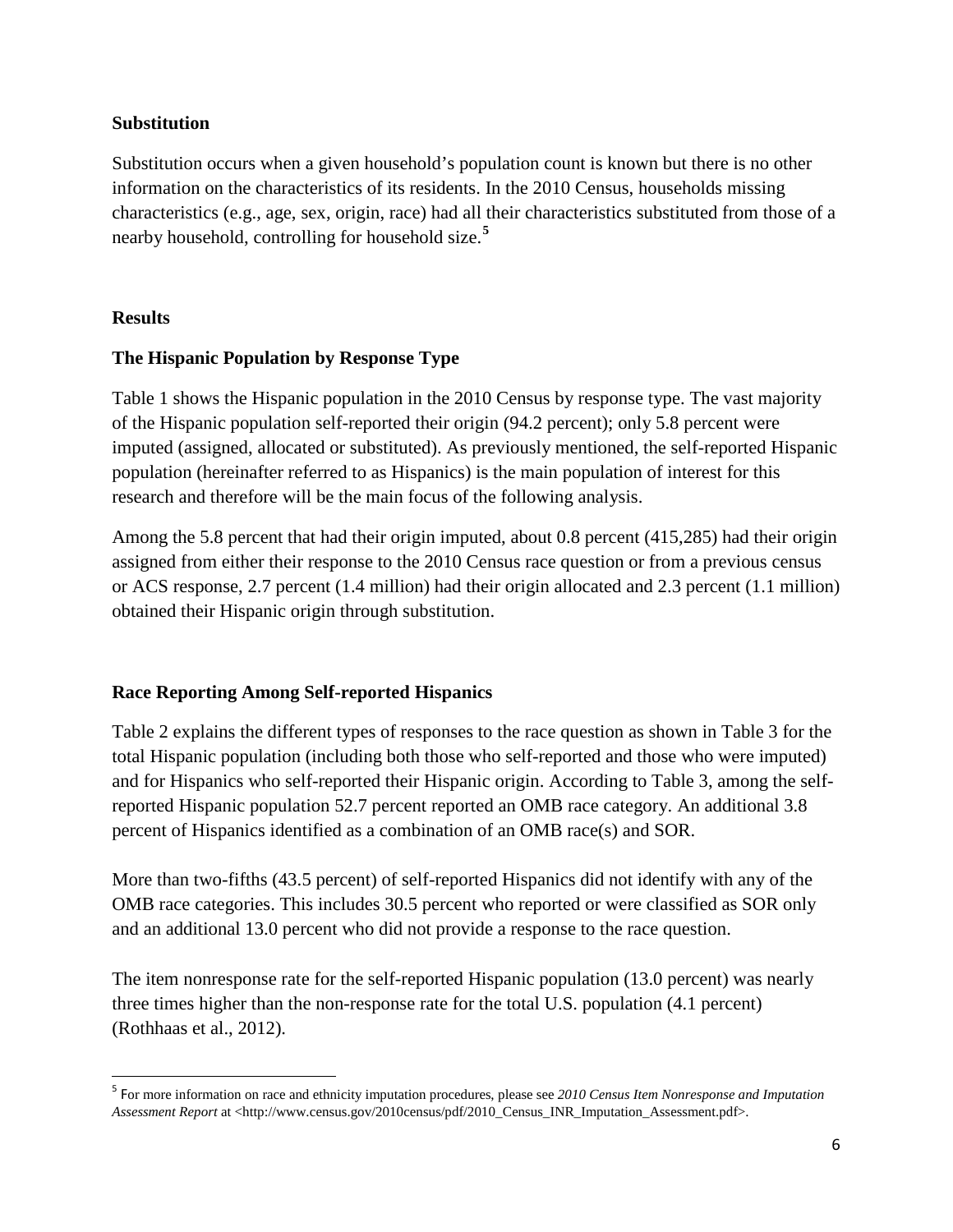Table 4 shows the detailed breakdown of race reporting among Hispanics in the 2010 Census. As seen from the table, 51.1 percent reported one OMB race only, while 30.5 percent reported SOR alone. Furthermore, 5.4 percent identified as being multiracial. About, 13.0 percent did not respond to the race question.

Among Hispanics who reported one OMB race category only, 47.4 percent reported White and 2.1 percent reported Black. Among those who reported more than one race, the majority reported a race combination that included an SOR response; the rest reported two or more OMB races only. These responses account for 3.8 and 1.6 percent of the Hispanic population, respectively.

#### **Top Five Some Other Race Write-in Codes**

The top three SOR write-in codes reported in the 2010 Census shown in Table 5— Mexican, Hispanic, and Latin American- constituted about three-fourths (77.0 percent) of all the SOR responses among Hispanics in  $2010^6$  $2010^6$ . The write-in codes Puerto Rican (3.7 percent), and Multiple SOR (3.6 percent) were fourth and fifth, respectively.<sup>[7](#page-6-1)</sup>

#### **Age and Sex Composition**

 $\overline{\phantom{a}}$ 

Figure 1 consists of two population pyramids for the Hispanic and the Hispanic SOR populations in 2010. The Hispanic population pyramid includes all Hispanics who reported their origin, including those who reported or were classified as SOR during editing. The Hispanic SOR pyramid only includes Hispanics who were classified as SOR. The pyramids show the proportions of males (on the left) and females (on the right) of the total population by five-year age groups. The Hispanic pyramid shows a young age structure, with a broad base and a middle section of nearly the same dimensions. Meanwhile, the Hispanic SOR pyramid has a slightly narrower base but a much wider middle section (between ages 15-49) than the Hispanic pyramid. The Hispanic SOR pyramid gradually narrows as age increases. The shapes of these pyramids provide important information about these populations' age structures, and suggest that Hispanics who reported SOR in the 2010 Census were more likely to be younger and males than the total Hispanic population.

<span id="page-6-0"></span><sup>&</sup>lt;sup>6</sup> The SOR write-in codes displayed in Table 5 represent edited SOR responses, and each code consists of multiple equivalent write-in responses. For example, write-in responses such as "Mexican American," and "Mexico" were coded as Mexican; "Hispana" and "Hispano" were coded as Hispanic; "Latino" and "Latin" were coded as Latin American, and "Puertorriqueño" and "Boricua" were coded as Puerto Rican.

<span id="page-6-1"></span><sup>7</sup> Multiple SOR is an edit-produced recode. Responses such as "Hispanic and Latino*"* were combined into a single edited value, namely Multiple SOR.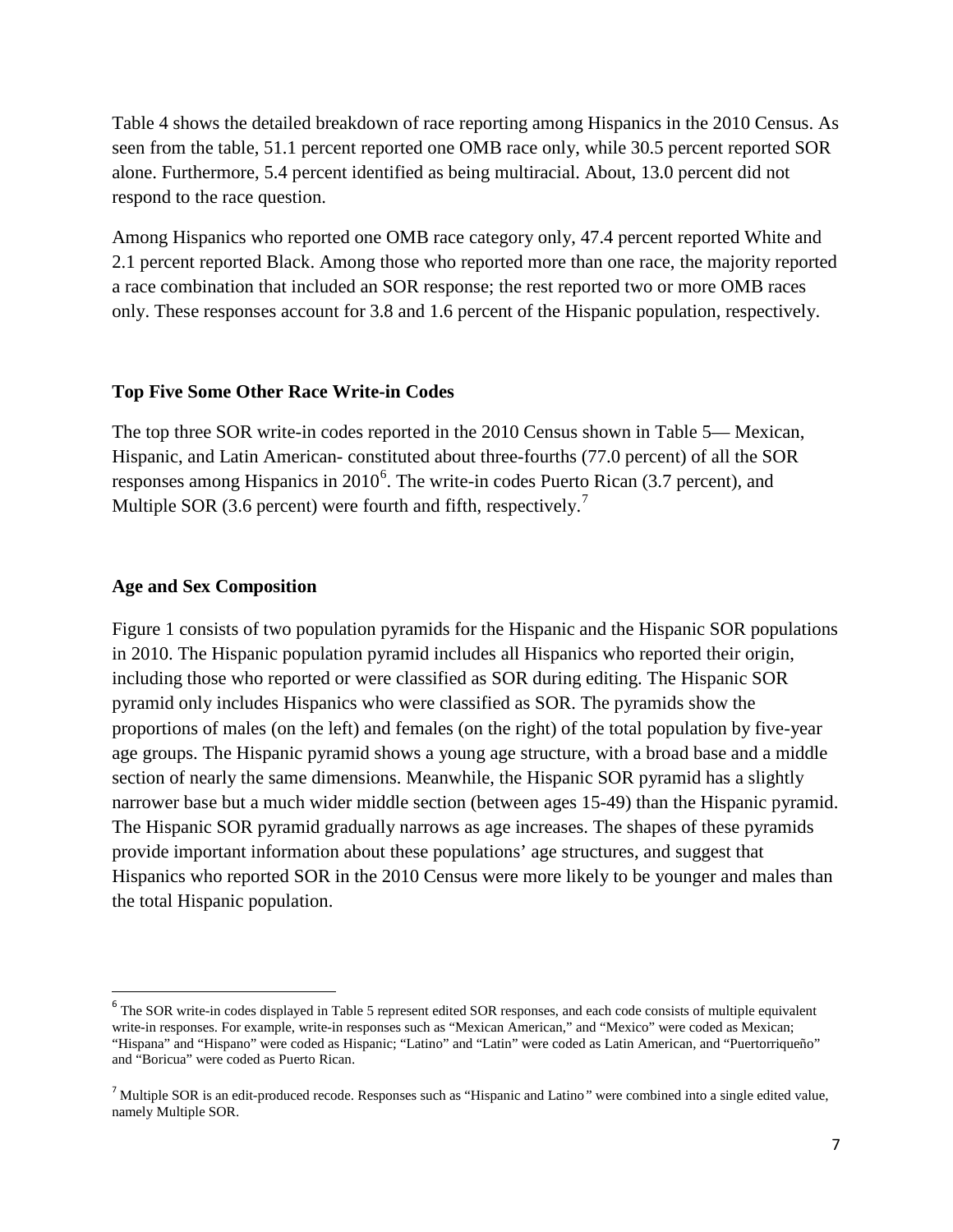# **Race Reporting by Selected Demographic and Housing Characteristics**

Table 6 shows selected demographic and housing characteristics by type of response to the race question, as described in Table 2.

Over half of both men and women reported an OMB race category (51.7 and 53.7 percent, respectively). Those who were 65 years and older were more likely to respond to the race question and to report an OMB race category (67.5 percent) than the younger population. Conversely, people between ages 18 and 44 were more likely to report an SOR race category only (33.8 percent) than those outside of this age group and the most likely to leave the race question blank at 13.4 percent. Hispanics of one race reported primarily an OMB race only (54.4 percent) while those who reported Two or More Races were more likely to report a combination of at least one OMB race and SOR (63.5 percent).

Householders living alone (61.6 percent) were more likely than family householders to report an OMB race category. Meanwhile, male householders in family households with no wife present were more likely to identify with an SOR race category only (37.0 percent) than other types of householders. Householders in family households were more likely than those in nonfamily households to not provide a response to the race category (12.3 percent and 11.3 percent, respectively). Finally, Hispanic householders who owned their home at the time of the census were more likely to report an OMB race category than renters (61.0 percent and 49.0 percent, respectively). Furthermore, renter householders were more likely to report an SOR category by itself than owners (34.4 percent and 24.7 percent, respectively).

# **Race Reporting by Detailed Hispanic Origin**

The Hispanic population predominantly reported either an OMB race category or a response classified as an SOR race category only. The 2010 Census racial distribution by type of race response for the detailed Hispanic origin groups is shown in Table 7.

In 2010, Cubans were more likely to report an OMB race category only (89.1 percent) than any other Hispanic origin group, followed by Argentineans (85.1 percent), Uruguayans (83.4 percent), and Spaniards (80.7 percent), all over 80.0 percent. Respondents of Cuban origin were also less likely to report an OMB and SOR race combination (2.0 percent), an SOR race category alone (5.2 percent), or not respond to the race question (3.7 percent nonresponse rate) than the other detailed origin groups.

Meanwhile, Guatemalans and Salvadorans were less likely to report an OMB race category only (less than 40 percent for both), but more likely to report an SOR race category only (over 40 percent for both groups). Among all the detailed Hispanic groups, Dominicans were the most likely to leave the race question blank (16.0 percent).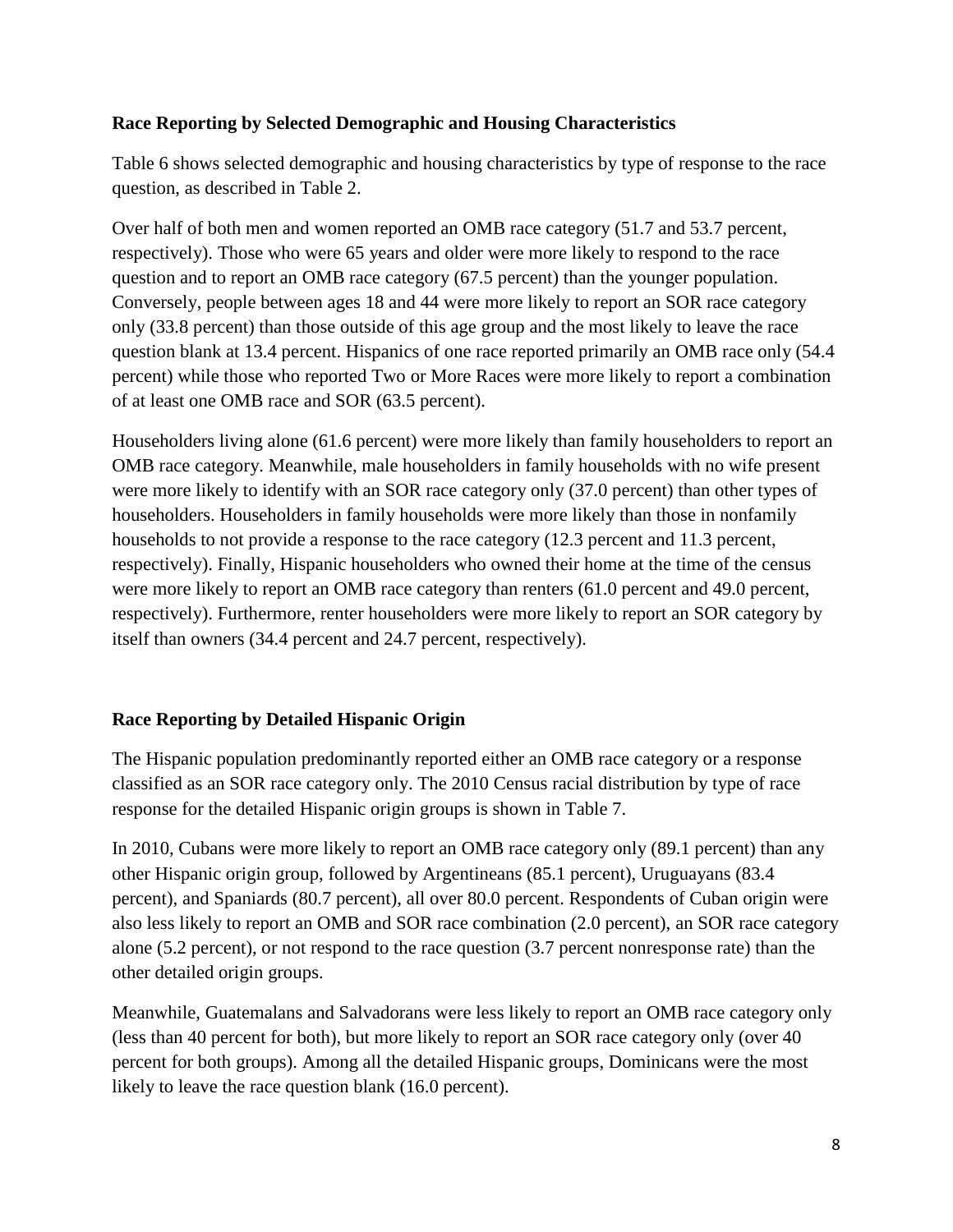People of Panamanian origin had the highest percentage reporting both an OMB race category and SOR (8.6 percent) among all the detailed Hispanic origin groups, with more than double that of the total Hispanic population (3.8 percent). Overall, "Other South American" had the highest percentage reporting of an OMB race and SOR combination (12.6 percent).

# **Race Reporting by Region and State**

In 2010, Hispanics residing in the South were more likely to report an OMB race category only (62.4 percent), less likely to report an SOR race category only (24.2 percent), and more likely to respond to the race question than Hispanics residing in any other region, see Table 8.

Meanwhile, Hispanics residing in the West were more likely to report an SOR race category only (35.4 percent) than Hispanics living in the other regions, while those in the Northeast were more likely to leave the race question blank (15.0 percent) than in the other regions.

Among the individual states, Florida had the highest OMB race category alone reporting (77.9 percent), followed by Hawaii (74.7 percent), and Vermont (72.8 percent). On the other hand, Hispanics in Arkansas were less likely to report an OMB race category only (35.1 percent) than Hispanics living in any other state.

Alabama (43.3 percent), Arkansas (43.1 percent), North Carolina (42.1 percent) and Tennessee (40.0 percent), all southern states, were the states with the highest SOR only reporting. Although Hispanics in Hawaii were less likely to report an SOR race category only (10.6 percent) than those in other states, they were the most likely to report an OMB race and SOR combination (9.2 percent) when compared to Hispanics living in other states.

The state with the lowest nonresponse rate to the race question was found in the West, Hawaii (nonresponse rate 5.5 percent), while Arkansas and Oklahoma had the highest percent nonresponse (about 18 percent for both states).

# **Summary**

This paper presented data on how the Hispanic population reported their race in the 2010 Census, with a unique emphasis on Hispanics who self-reported their origin. As shown in the preceding tables, race reporting among Hispanics varied by major OMB race groups, demographic and household characteristics, and by geography. Race reporting within the detailed Hispanic groups also varied greatly. Of all the findings presented, however, the most important is that over 40 percent of all Latinos in the 2010 Census did not report an OMB race group (13.0 percent did not answer the race question and another 30.5 percent were classified as SOR). If improvements to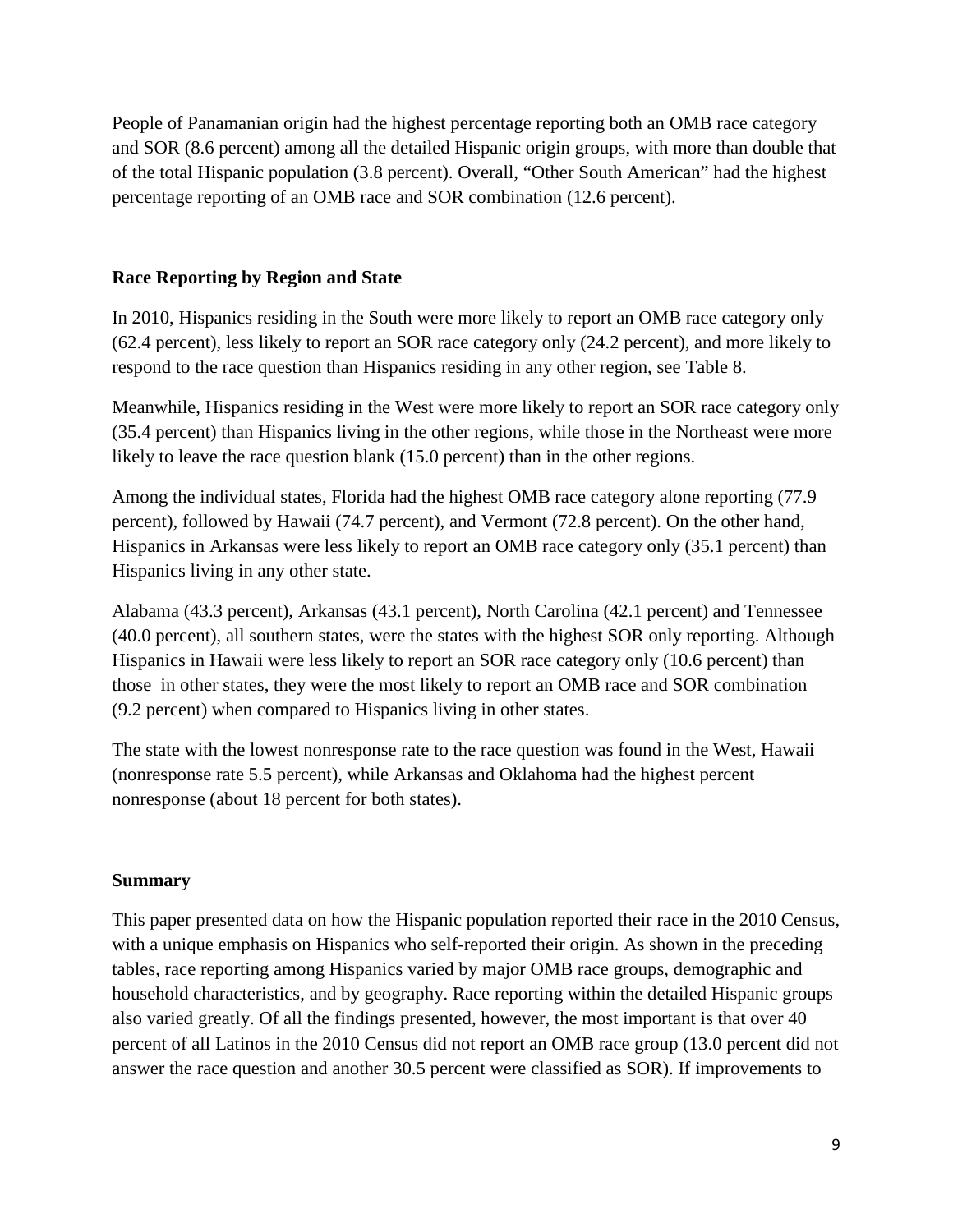the current race question are not implemented in the near future, it is likely Latinos will continue to struggle in reporting their race in Census Bureau surveys.

In this respect, the Census Bureau will continue to examine race reporting among Hispanics throughout the decade through a series of regional and national Census tests in order to provide more insights on Hispanic race reporting.

### **References**

- Compton, E., M. Bentley, S. Rastogi and S. Ennis. 2012. *2010 Census Race and Hispanic Origin Alternative Questionnaire Experiment.* U.S. Census Bureau, 2010 Census Planning Memoranda Series, No. 211.
- El Nasser, H. 2013. Census rethinks Hispanic on questionnaire. *USA Today.* Retrieved from [http://www.usatoday.com](http://www.usatoday.com/) . January 4.
- Ennis, S., M. Rios-Vargas and N. Albert. 2011. *The Hispanic Population: 2010.* U.S. Census Bureau, Population Division. Washington, DC: U.S. Government Printing Office.
- Hill, J. and M. Bentley. 2013. *2010 Census Race and Hispanic Origin Alternative Questionnaire Experiment Supplemental Analysis: Race Distributions by Hispanic Origin.* U.S. Census Bureau, DSSD 2010 Decennial Census Memorandum Series, O-B-14-R3.
- Martin, E. 2002. *Questionnaire Effects on Reporting of Race and Hispanic Origin: Results of a Replication of the 1990 Mail Short Form in Census 2000.* U.S. Census Bureau, Alternative Questionnaire Experiment.
- Rothhaas, C., F. Lestina and J. Hill. 2012. *2010 Decennial Census: Item Nonresponse and Imputation Assessment Report.* U.S. Census Bureau, 2010 Census Planning Memoranda Series, No. 173.
- Stokes, S., C. Reiser, E. Compton, M. Bentley and C. Rothaas. 2012. *2010 Census Alternative Questionnaire Experiment (AQE): Census 2000 Form Replication Panel.* U.S. Census Bureau, 2010 Census Planning Memoranda Series, No. 169.
- U.S. Census Bureau. 1997. *Findings on Questions on Race and Hispanic Origin Tested in the 1996 National Content Survey.* Population Division Working Paper, No. 16.
- \_\_\_\_ . 1996. *Results of the 1996 Race and Ethnic Targeted Test.* Population Division Working Paper, No.18.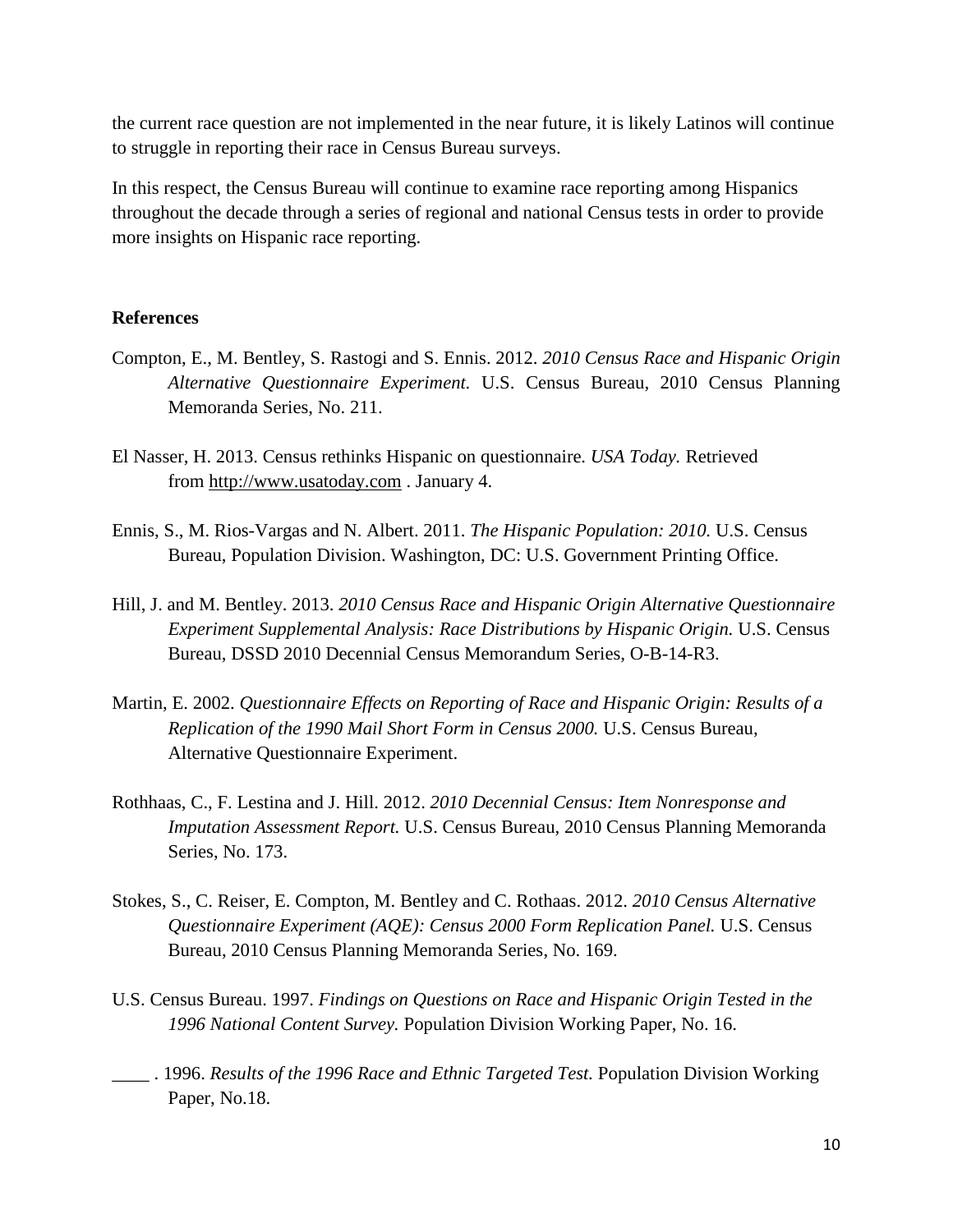\_\_\_\_ . 2010. *Review Manual for the Question on Hispanic Origin: Census 2010.* Population Division, Ethnicity and Ancestry Branch, Internal Review Manual.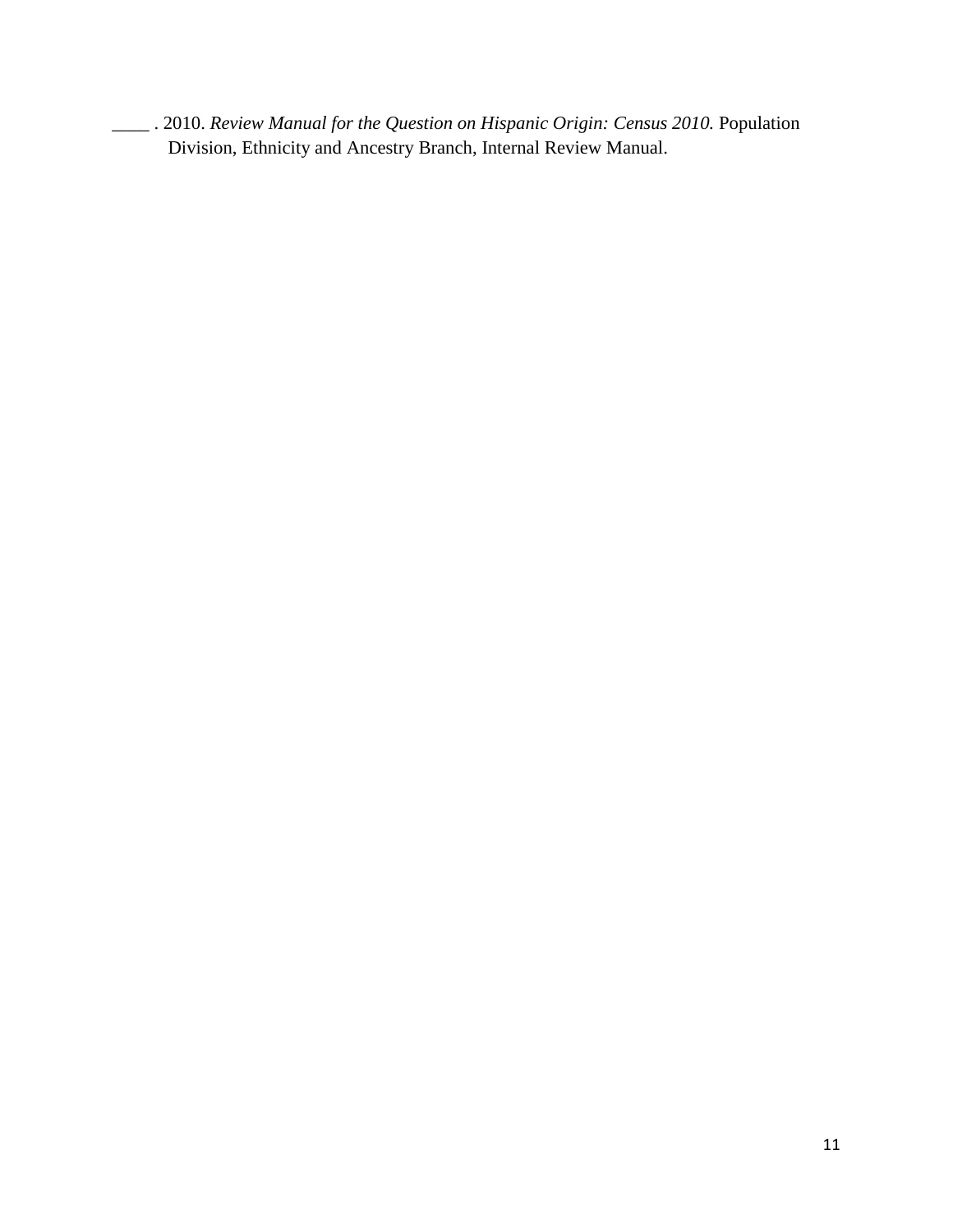# **Table 1.**

**Hispanic or Latino Population by Response Type for the Question on Hispanic Origin: 2010**

**(For information on confidentiality protection, nonsampling error, and definitions, see** *www.census.gov/prod/cen2010/sf1.pdf* **)**

| Response type                                                                                                | Numberl                                                      | Percent                          |
|--------------------------------------------------------------------------------------------------------------|--------------------------------------------------------------|----------------------------------|
| <b>Total Hispanic or Latino</b>                                                                              | 50,477,594                                                   | 100.0                            |
| Reported "Yes, of Hispanic or Latino origin" <sup>1</sup><br>Imputed<br>Assigned<br>Allocated<br>Substituted | 47,557,259<br>2,920,335<br>415,285<br>1,356,427<br>1,148,623 | 94.2<br>5.8<br>0.8<br>2.7<br>2.3 |

Source: U.S. Census Bureau, 2010 Census special tabulation. <sup>1</sup> This category includes people who self-reported to be of Hispanic or Latino origin. This category does not include responses that were assigned, allocated, or substituted during data processing.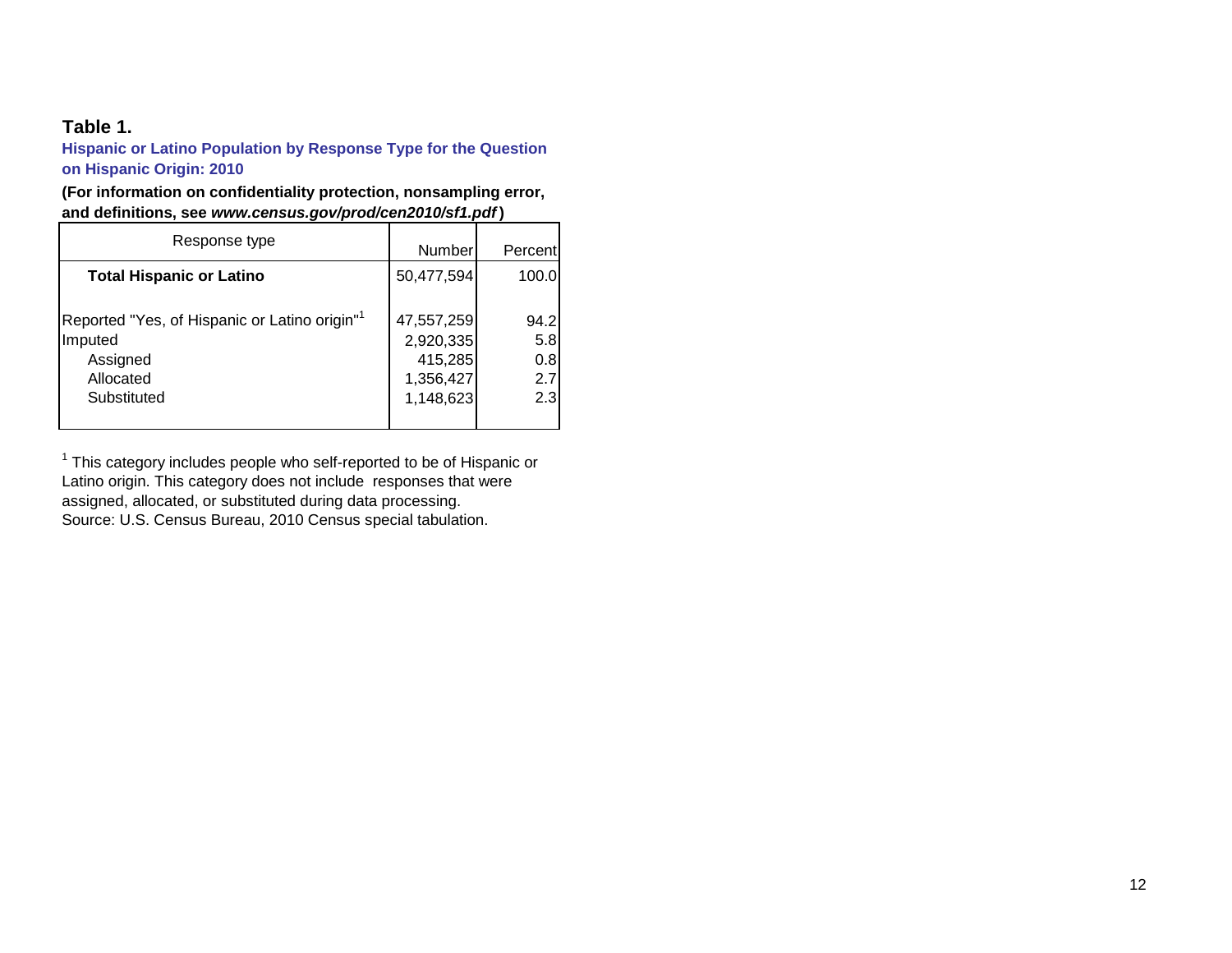# **Table 2.**

| Type of Response to the Question on Race. 2010<br>Type | <b>Explanation</b>                                                                                                                                                                                                                                       |
|--------------------------------------------------------|----------------------------------------------------------------------------------------------------------------------------------------------------------------------------------------------------------------------------------------------------------|
| Reported OMB race(s) only                              | People who self-reported at least one U.S. Office of Management<br>and Budget (OMB) race category (i.e., White, Black or African<br>American, American Indian or Alaska Native, Asian, and Native<br>Hawaiian or Other Pacific Islander).                |
| Reported OMB race(s) and SOR <sup>1</sup>              | People who self-reported at least one Office of Management and<br>Budget (OMB) race category (i.e., White, Black or African<br>American, American Indian or Alaska Native, Asian, and Native<br>Hawaiian or Other Pacific Islander) and Some Other Race. |
| Reported SOR only                                      | People who self-reported or were classified as Some Other Race.                                                                                                                                                                                          |
| No response to race                                    | People who did not report a race. Missing race values were<br>imputed during data processing.                                                                                                                                                            |

**Type of Response to the Question on Race: 2010** 

<sup>1</sup>SOR refers to Some Other Race. Source: U.S. Census Bureau, 2010.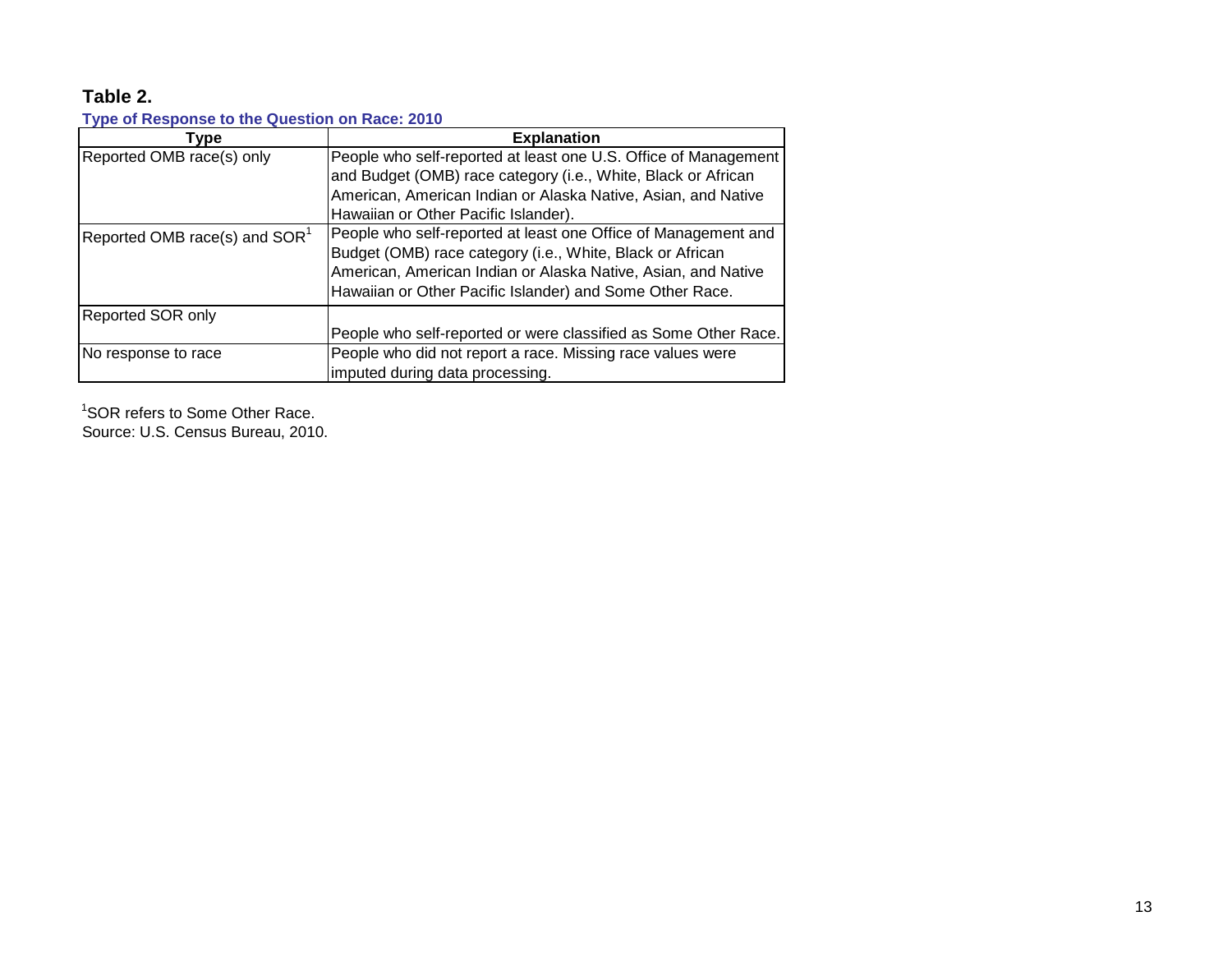# **Table 3.**

#### **Hispanic or Latino Population by Type of Response to the Question on Race: 2010 (For information on confidentiality protection, nonsampling error, and definitions, see**  *www.census.gov/prod/cen2010/sf1.pdf* **)**

| Type of race response                               |               | Percent of     | Percent of self-  |
|-----------------------------------------------------|---------------|----------------|-------------------|
|                                                     | <b>Number</b> | total Hispanic | reported Hispanic |
| <b>Total Hispanic or Latino</b>                     | 50,477,594    | 100.0          |                   |
| Self-reported Total Hispanic or Latino <sup>1</sup> | 47,557,259    | 94.2           | 100.0             |
|                                                     |               |                |                   |
| Reported OMB race(s) only <sup>2</sup>              | 25,069,281    | 49.7           | 52.7              |
| Reported OMB race(s) and SOR <sup>3</sup>           | 1,806,808     | 3.6            | 3.8               |
| Reported SOR only                                   | 14,500,533    | 28.7           | 30.5              |
| No response to race                                 | 6,180,637     | 12.2           | 13.0              |
| <b>Imputed Hispanic or Latino</b>                   | 2,920,335     | 5.8            |                   |

X Not applicable

<sup>1</sup> This category includes people who self-reported to be of Hispanic or Latino origin. This category does not include responses that were assigned, allocated, or substituted during data processing.

 $2$  This category includes people who self-reported at least one U.S. Office of Management and Budget race category (i.e., White, Black or African American, American Indian and Alaska Native, Asian, and Native Hawaiian and Other Pacific Islander). These responses were not assigned, allocated, or substituted during data processing.

<sup>3</sup> SOR refers to Some Other Race.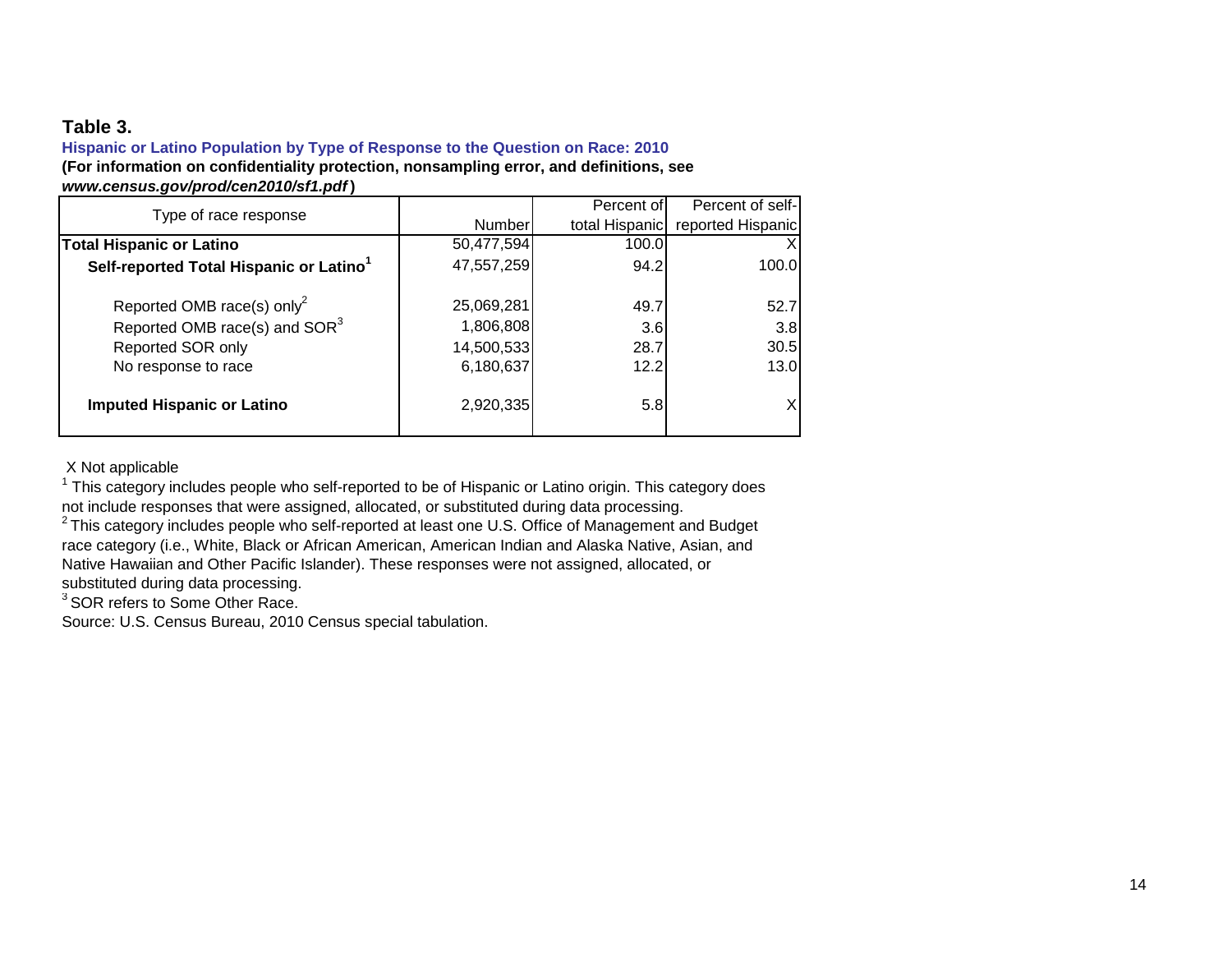#### **Table 4.**

#### **Self-Reported Hispanic or Latino Population by Race: 2010 (For information on confidentiality protection, nonsampling error, and definitions, see** *www.census.gov/prod/cen2010/sf1.pdf* **)**

| Race response                                                                                                                                                   | Number                                                                            | Percent                                          |
|-----------------------------------------------------------------------------------------------------------------------------------------------------------------|-----------------------------------------------------------------------------------|--------------------------------------------------|
| Self-reported Total Hispanic or Latino <sup>1</sup>                                                                                                             | 47,557,259                                                                        | 100.0                                            |
| One Race<br>White<br><b>Black or African American</b><br>American Indian and Alaska Native<br>Asian<br>Native Hawaiian and Other Pacific Islander<br><b>SOR</b> | 38,822,849<br>22,559,361<br>985,594<br>564,870<br>165,891<br>46,600<br>14,500,533 | 81.6<br>47.4<br>2.1<br>1.2<br>0.3<br>0.1<br>30.5 |
| Two or More Races<br>Two or more OMB races only <sup>2</sup><br>Two or more races including SOR <sup>3</sup>                                                    | 2,553,773<br>746,965<br>1,806,808                                                 | 5.4<br>1.6<br>3.8                                |
| No response to race                                                                                                                                             | 6,180,637                                                                         | 13.0                                             |

 $1$  This category includes people who self-reported to be of Hispanic or

Latino origin. This category does not include responses that were assigned, allocated, or substituted during data processing.

<sup>2</sup> This category includes people who self-reported two or more U.S. Office of Management and Budget race categories (i.e., White, Black or African American, American Indian and Alaska Native, Asian, and Native Hawaiian and Other Pacific Islander). These responses were not assigned, allocated, or substituted during data processing. <sup>1</sup> This category includes people who s<br>Latino origin. This category does not i<br>allocated, or substituted during data p<br><sup>2</sup> This category includes people who s<br>of Management and Budget race cate<br>American, American Indian

<sup>3</sup> SOR refers to Some Other Race.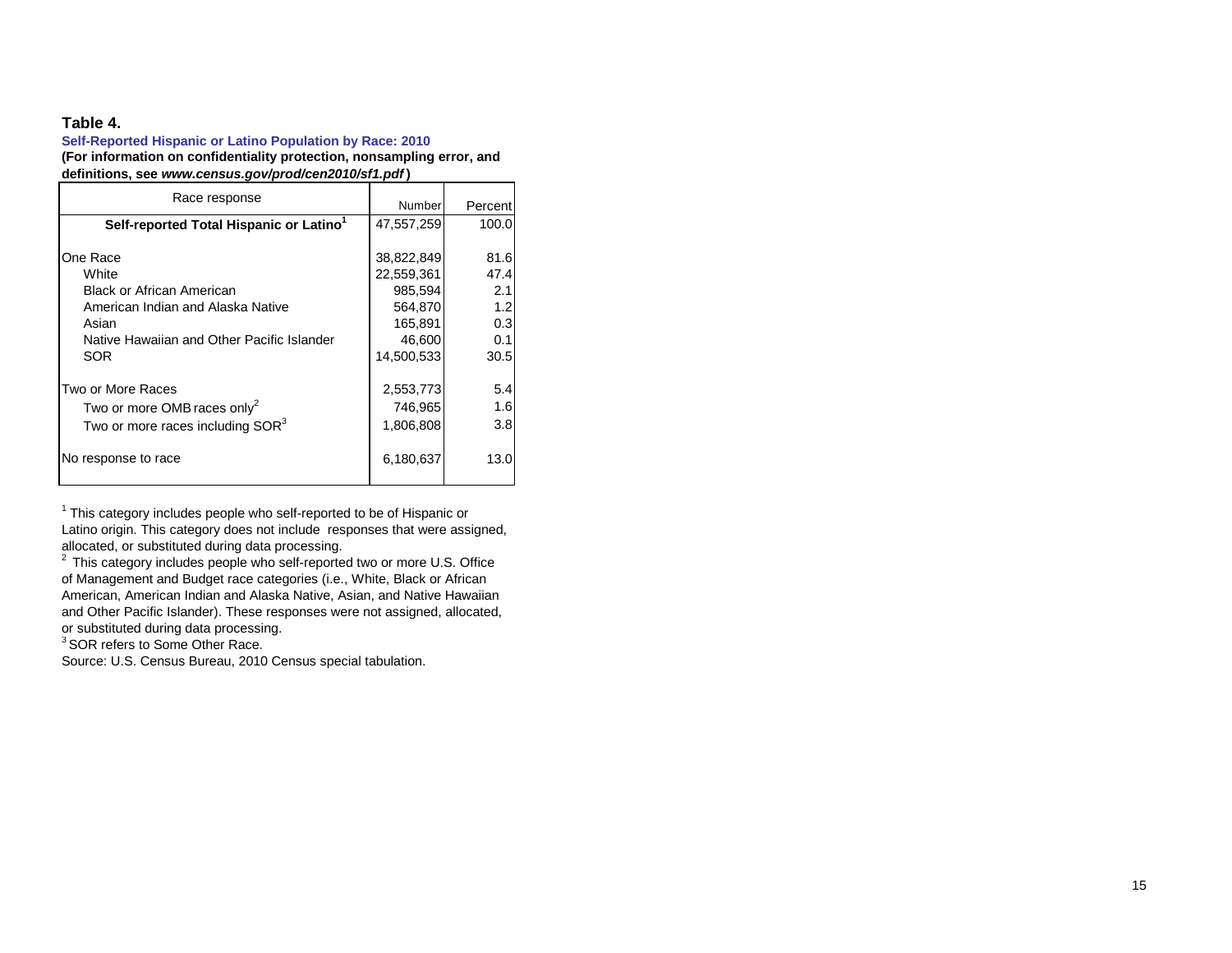# **Table 5.**

**Top Five Some Other Race Write-in Codes for the Hispanic or Latino Population: 2010 (For information on confidentiality protection, nonsampling error, and definitions, see**  *www.census.gov/prod/cen2010/sf1.pdf* **)**

| Race write-in code <sup>1</sup>                                      | Number                               | Percent of reported<br>SOR only |
|----------------------------------------------------------------------|--------------------------------------|---------------------------------|
| Self-reported Total Hispanic or Latino <sup>2</sup>                  | 47,557,259                           |                                 |
| Reported SOR only <sup>3</sup><br>Mexican $(617)^4$<br>Hispanic(613) | 14,500,533<br>6,416,688<br>3,297,804 | 100.0<br>44.3<br>22.7           |
| Latin American(615)<br>Puerto Rican(622)                             | 1,452,125<br>538,080                 | 10.0<br>3.7                     |
| Multiple SOR(690)                                                    | 527,197                              | 3.6                             |

X Not applicable

<sup>1</sup> Each code consists of multiple equivalent write-in responses. For example, write-in responses such as "Mexican American," and "Mexico" were coded as Mexican; "Hispana" and "Hispano" were coded as Hispanic; "Latino" and "Latin" were coded as Latin American; "Puertorriqueño" and "Boricua" were coded as Puerto Rican, and "Hispanic and Latino" were combined into a single edited value, namely Multiple SOR.

 $2$ This category includes people who self-reported to be of Hispanic or Latino origin. This category does not include responses that were assigned, allocated, or substituted during data processing.

<sup>3</sup>SOR refers to Some Other Race.

4 For more information on the Hispanic origin and race code lists see the *2010 Census Summary File 1 Technical Documentation* , Appendix F at <http://www.census.gov/prod/cen2010/doc/sf1.pdf>.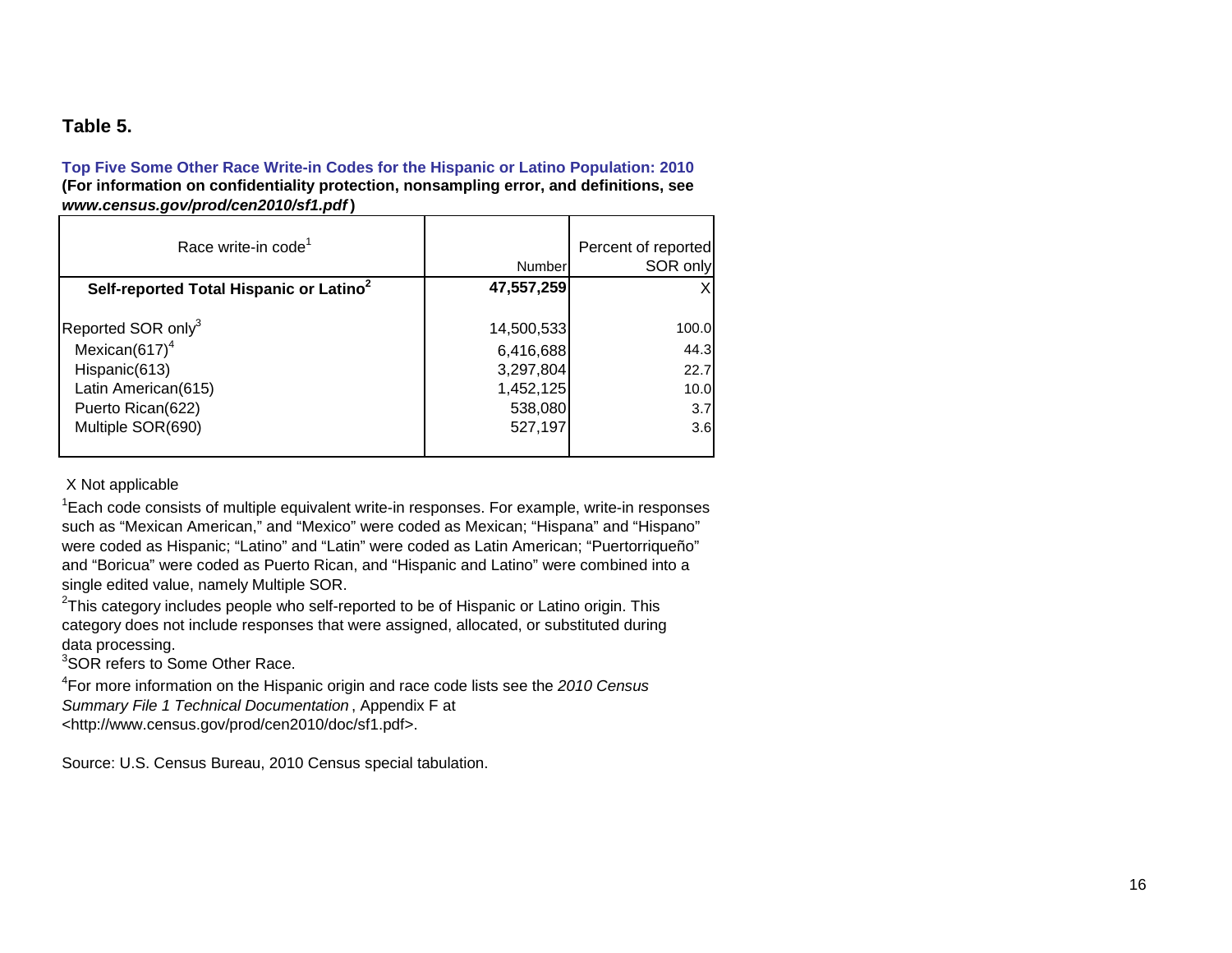#### **Table 6.**

**Self-Reported Hispanic or Latino Population by Selected Demographic and Housing Characteristics and Type of Race Response: 2010 (For information on confidentiality protection, nonsampling error, and definitions, see** *www.census.gov/prod/cen2010/sf1.pdf* **)**

|                                        |            |                | Type of Race Response     |                                            |                    |                |            |                |                   |                |
|----------------------------------------|------------|----------------|---------------------------|--------------------------------------------|--------------------|----------------|------------|----------------|-------------------|----------------|
| Characteristic                         |            |                |                           | <b>Reported OMB</b><br><b>Reported OMB</b> |                    |                |            | Reported       |                   | No response to |
|                                        | Total      |                | race(s) only <sup>1</sup> |                                            | race(s) and $SOR2$ |                | SOR only   |                | race <sup>3</sup> |                |
|                                        |            | Number Percent | Number                    | Percent                                    |                    | Number Percent |            | Number Percent | Number            | Percent        |
| SELF-REPORTED TOTAL HISPANIC OR        |            |                |                           |                                            |                    |                |            |                |                   |                |
|                                        |            |                |                           |                                            |                    |                |            |                |                   |                |
| LATINO <sup>4</sup>                    | 47,557,259 | 100.0          | 25,069,281                | 52.7                                       | 1,806,808          | 3.8            | 14,500,533 | 30.5           | 6,180,637         | 13.0           |
| <b>SEX</b>                             |            |                |                           |                                            |                    |                |            |                |                   |                |
| Male                                   | 24,056,662 | 100.0          | 12,448,815                | 51.7                                       | 912,058            | 3.8            | 7,519,884  | 31.3           | 3,175,905         | 13.2           |
| Female                                 | 23,500,597 | 100.0          | 12,620,466                | 53.7                                       | 894,750            | 3.8            | 6,980,649  | 29.7           | 3,004,732         | 12.8           |
| <b>AGE</b>                             |            |                |                           |                                            |                    |                |            |                |                   |                |
| Under 18 years                         | 16,023,378 | 100.0          | 8,413,490                 | 52.5                                       | 786,193            | 4.9            | 4,787,431  | 29.9           | 2,036,264         | 12.7           |
| 18 to 44 years                         | 20,647,911 | 100.0          | 10,202,905                | 49.4                                       | 695,612            | 3.4            | 6,981,136  | 33.8           | 2,768,258         | 13.4           |
| 45 to 64 years                         | 8,262,714  | 100.0          | 4,681,089                 | 56.7                                       | 255,686            | 3.1            | 2,243,746  | 27.2           | 1,082,193         | 13.1           |
| 65 years and over                      | 2,623,256  | 100.0          | 1,771,797                 | 67.5                                       | 69,317             | 2.6            | 488,220    | 18.6           | 293,922           | 11.2           |
| Median age (years)                     | 27.5       | X              | 28.4                      | X                                          | 21.7               | X              | 26.8       | X              | 27.6              | X              |
| <b>RACE</b>                            |            |                |                           |                                            |                    |                |            |                |                   |                |
| One Race                               | 44,710,632 | 100.0          | 24,322,316                | 54.4                                       | X                  | X              | 14,500,533 | 32.4           | 5,887,783         | 13.2           |
| Two or More Races                      | 2,846,627  | 100.0          | 746,965                   | 26.2                                       | 1,806,808          | 63.5           | X          | X              | 292,854           | 10.3           |
| HOUSEHOLD TYPE <sup>5</sup>            |            |                |                           |                                            |                    |                |            |                |                   |                |
| <b>Total households</b>                | 12,806,318 | 100.0          | 7,005,070                 | 54.7                                       | 443.622            | 3.5            | 3,814,080  | 29.8           | 1,543,546         | 12.1           |
| Family households (families)           | 10,160,250 | 100.0          | 5,433,177                 | 53.5                                       | 345,767            | 3.4            | 3,136,607  | 30.9           | 1,244,699         | 12.3           |
| Husband-wife family                    | 6,515,202  | 100.0          | 3,607,695                 | 55.4                                       | 207,206            | 3.2            | 1,925,424  | 29.6           | 774,877           | 11.9           |
| Male householder, no wife present      | 1,170,172  | 100.0          | 544,062                   | 46.5                                       | 43,804             | 3.7            | 432,741    | 37.0           | 149,565           | 12.8           |
| Female householder, no husband present | 2,474,876  | 100.0          | 1,281,420                 | 51.8                                       | 94,757             | 3.8            | 778,442    | 31.5           | 320,257           | 12.9           |
| Nonfamily households                   | 2,646,068  | 100.0          | 1,571,893                 | 59.4                                       | 97,855             | 3.7            | 677,473    | 25.6           | 298,847           | 11.3           |
| Householder living alone               | 1,838,406  | 100.0          | 1,132,702                 | 61.6                                       | 65,184             | 3.5            | 425,839    | 23.2           | 214,681           | 11.7           |
| <b>HOUSING TENURE<sup>5</sup></b>      |            |                |                           |                                            |                    |                |            |                |                   |                |
| Occupied housing units                 | 12,806,318 | 100.0          | 7,005,070                 | 54.7                                       | 443,622            | 3.5            | 3,814,080  | 29.8           | 1,543,546         | 12.1           |
| Owner-occupied                         | 6,111,155  | 100.0          | 3,727,333                 | 61.0                                       | 184,273            | 3.0            | 1,510,333  | 24.7           | 689,216           | 11.3           |
| Renter-occupied                        | 6,695,163  | 100.0          | 3,277,737                 | 49.0                                       | 259,349            | 3.9            | 2,303,747  | 34.4           | 854,330           | 12.8           |
|                                        |            |                |                           |                                            |                    |                |            |                |                   |                |

X Not applicable

<sup>1</sup> This category includes people who self-reported one or more U.S. Office of Management and Budget race categories (i.e., White, Black or African American, American Indian and Alaska Native, Asian, and Native Hawaiian and Other Pacific Islander). These responses were not assigned, allocated, or substituted during data processing.

2 SOR refers to Some Other Race.

<sup>3</sup>This category includes people who did not report a race. Missing race values were imputed during data processing.

4 This category includes people who self-reported to be of Hispanic or Latino origin. This category does not include responses that were assigned, allocated, or substituted during data processing.

<sup>5</sup> Households or housing units with a householder who self-reported Hispanic or Latino origin.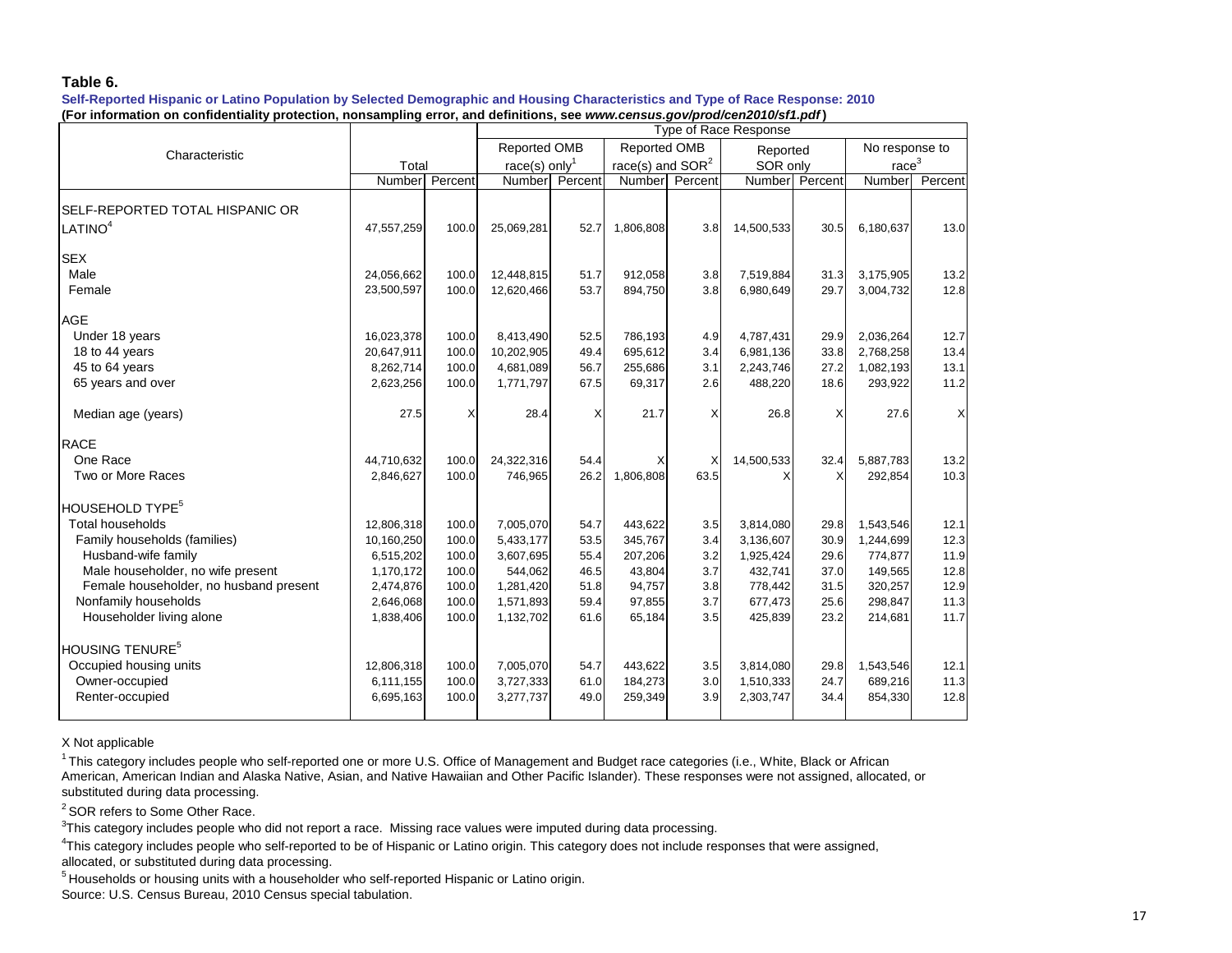#### **Table 7.**

#### **Self-Reported Detailed Hispanic or Latino Group by Type of Race Response: 2010**

**(For information on confidentiality protection, nonsampling error, and definitions, see** *www.census.gov/prod/cen2010/sf1.pdf* **)**

|                                 |            |         | Type of Race Response |                                                  |           |                                           |            |                      |           |                        |  |
|---------------------------------|------------|---------|-----------------------|--------------------------------------------------|-----------|-------------------------------------------|------------|----------------------|-----------|------------------------|--|
| <b>Detailed Group</b>           |            | Total   |                       | <b>Reported OMB</b><br>race(s) only <sup>1</sup> |           | <b>Reported OMB</b><br>race(s) and $SOR2$ |            | Reported<br>SOR only |           | No response to<br>race |  |
|                                 | Number     | Percent | Number                | Percent                                          |           | Number Percent                            | Number     | Percent              |           | Number Percent         |  |
| SELF-REPORTED TOTAL HISPANIC OR |            |         |                       |                                                  |           |                                           |            |                      |           |                        |  |
| LATINO <sup>3</sup>             | 47,557,259 | 100.0   | 25,069,281            | 52.7                                             | 1,806,808 | 3.8                                       | 14,500,533 | 30.5                 | 6,180,637 | 13.0                   |  |
| Mexican                         | 30,150,333 | 100.0   | 15, 167, 194          | 50.3                                             | 978.649   | 3.2                                       | 9,889,042  | 32.8                 | 4,115,448 | 13.6                   |  |
| Puerto Rican                    | 4,361,165  | 100.0   | 2,585,996             | 59.3                                             | 192,933   | 4.4                                       | 956,869    | 21.9                 | 625,367   | 14.3                   |  |
| Cuban                           | 1,696,857  | 100.0   | 1,512,654             | 89.1                                             | 33,986    | 2.0                                       | 87,479     | 5.2                  | 62,738    | 3.7                    |  |
| Dominican (Dominican Republic)  | 1,331,495  | 100.0   | 544,347               | 40.9                                             | 79,317    | 6.0                                       | 495,278    | 37.2                 | 212,553   | 16.0                   |  |
| <b>Central American</b>         |            |         |                       |                                                  |           |                                           |            |                      |           |                        |  |
| Costa Rican                     | 119,435    | 100.0   | 81,570                | 68.3                                             | 7,053     | 5.9                                       | 21,800     | 18.3                 | 9,012     | 7.5                    |  |
| Guatemalan                      | 978,539    | 100.0   | 382,442               | 39.1                                             | 53,009    | 5.4                                       | 424,595    | 43.4                 | 118,493   | 12.1                   |  |
| Honduran                        | 588,609    | 100.0   | 267,589               | 45.5                                             | 35,140    | 6.0                                       | 221,760    | 37.7                 | 64,120    | 10.9                   |  |
| Nicaraguan                      | 329.097    | 100.0   | 206,043               | 62.6                                             | 16,475    | 5.0                                       | 75,998     | 23.1                 | 30.581    | 9.3                    |  |
| Panamanian                      | 153,467    | 100.0   | 105,097               | 68.5                                             | 13,185    | 8.6                                       | 25,053     | 16.3                 | 10.132    | 6.6                    |  |
| Salvadoran                      | 1.541.272  | 100.0   | 574,951               | 37.3                                             | 81,562    | 5.3                                       | 661,296    | 42.9                 | 223,463   | 14.5                   |  |
| <b>Other Central American</b>   | 28,438     | 100.0   | 9,865                 | 34.7                                             | 1,758     | 6.2                                       | 14,870     | 52.3                 | 1,945     | 6.8                    |  |
| South American                  |            |         |                       |                                                  |           |                                           |            |                      |           |                        |  |
| Argentinean                     | 212,623    | 100.0   | 180,845               | 85.1                                             | 5,342     | 2.5                                       | 17,191     | 8.1                  | 9,245     | 4.3                    |  |
| Bolivian                        | 93.360     | 100.0   | 58.880                | 63.1                                             | 5,455     | 5.8                                       | 22.477     | 24.1                 | 6.548     | 7.0                    |  |
| Chilean                         | 120,367    | 100.0   | 90,808                | 75.4                                             | 5,719     | 4.8                                       | 17,008     | 14.1                 | 6,832     | 5.7                    |  |
| Colombian                       | 864.627    | 100.0   | 615,320               | 71.2                                             | 34,433    | 4.0                                       | 145,428    | 16.8                 | 69,446    | 8.0                    |  |
| Ecuadorian                      | 529,739    | 100.0   | 268,172               | 50.6                                             | 31,305    | 5.9                                       | 180,989    | 34.2                 | 49,273    | 9.3                    |  |
| Paraguayan                      | 18,816     | 100.0   | 13,193                | 70.1                                             | 907       | 4.8                                       | 3,256      | 17.3                 | 1,460     | 7.8                    |  |
| Peruvian                        | 503,009    | 100.0   | 280,313               | 55.7                                             | 29,837    | 5.9                                       | 153,366    | 30.5                 | 39,493    | 7.9                    |  |
| Uruguayan                       | 53.470     | 100.0   | 44,570                | 83.4                                             | 1,507     | 2.8                                       | 4,775      | 8.9                  | 2,618     | 4.9                    |  |
| Venezuelan                      | 204,573    | 100.0   | 157.551               | 77.0                                             | 7,657     | 3.7                                       | 27.692     | 13.5                 | 11.673    | 5.7                    |  |
| Other South American            | 19,189     | 100.0   | 8,103                 | 42.2                                             | 2,416     | 12.6                                      | 7,530      | 39.2                 | 1,140     | 5.9                    |  |
| Other Hispanic or Latino        |            |         |                       |                                                  |           |                                           |            |                      |           |                        |  |
| Spaniard                        | 607,525    | 100.0   | 490.043               | 80.7                                             | 27,992    | 4.6                                       | 55,457     | 9.1                  | 34,033    | 5.6                    |  |
| All other Hispanic or Latino    | 3,051,254  | 100.0   | 1,423,735             | 46.7                                             | 161,171   | 5.3                                       | 991,324    | 32.5                 | 475,024   | 15.6                   |  |

1 This category includes people who self-reported one or more U.S. Office of Management and Budget race categories (i.e., White, Black or African American, American Indian and Alaska Native, Asian, and Native Hawaiian and Other Pacific Islander). These responses were not assigned, allocated, or substituted during data processing.

2 SOR refers to Some Other Race.

 $3$  This category includes people who self-reported to be of Hispanic or Latino origin. This category does not include responses that were assigned, allocated, or substituted during data processing.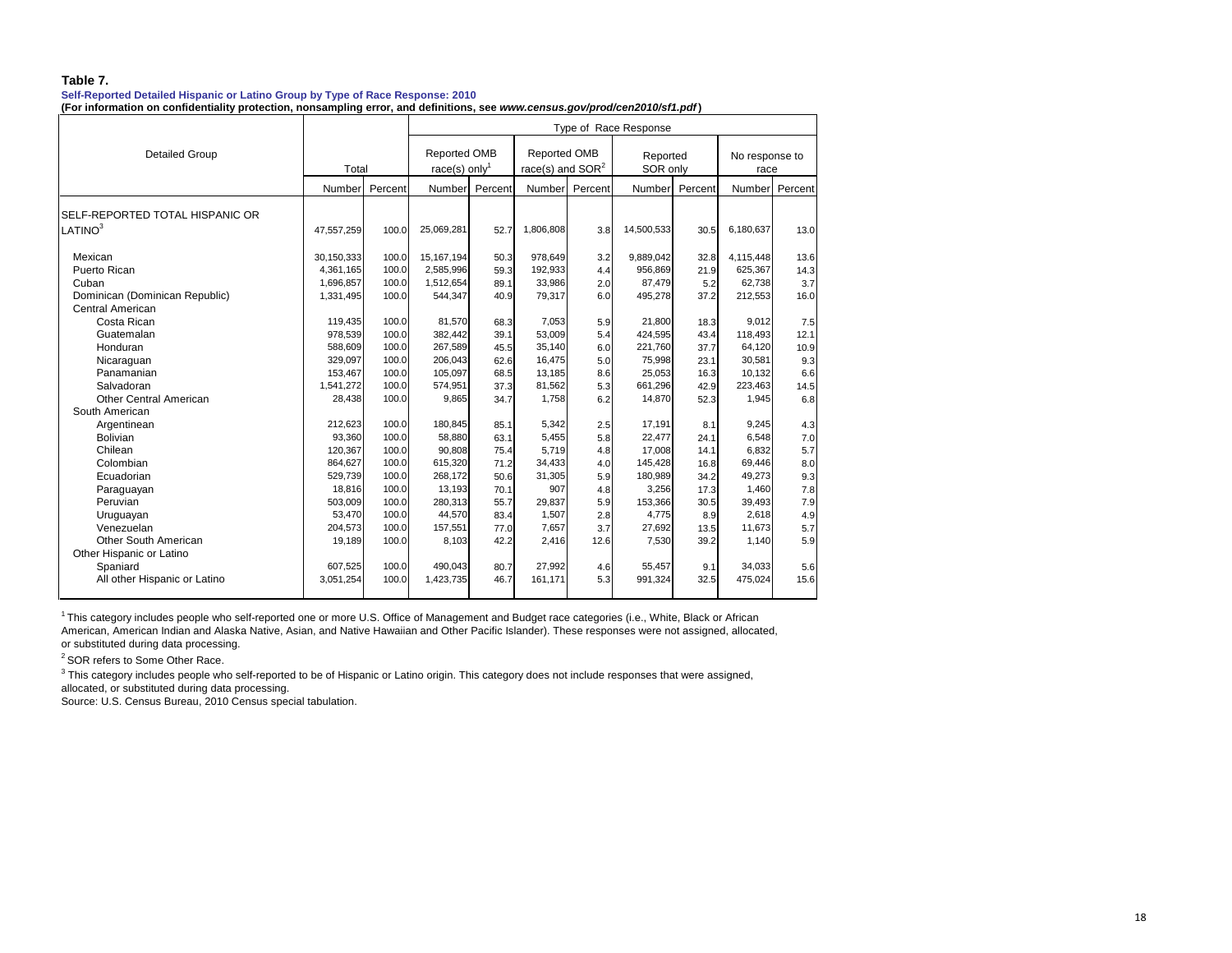#### **Table 8.**

**Self-Reported Hispanic or Latino Population by Type of Race Response for the United States, Regions, States, and for Puerto Rico: 2010**

**(For information on confidentiality protection, nonsampling error, and definitions, see** *www.census.gov/prod/cen2010/pl94-171.pdf* **)**

|                                | Type of race response                     |                |                         |              |                    |            |                   |              |                  |              |  |
|--------------------------------|-------------------------------------------|----------------|-------------------------|--------------|--------------------|------------|-------------------|--------------|------------------|--------------|--|
|                                | Self-reported total<br>Hispanic or Latino |                | Reported OMB            |              | Reported OMB       |            | Reported          |              | No response      |              |  |
| Area                           | population <sup>1</sup>                   |                | race(s) only $\epsilon$ |              | race(s) and $SOR3$ |            | SOR only          |              | to race          |              |  |
|                                |                                           |                |                         |              |                    |            |                   |              |                  |              |  |
|                                | Number                                    | Percent        | Number                  | Percent      | Number             | Percent    | Number            | Percent      | Number           | Percent      |  |
| <b>United States</b>           | 47,557,259                                | 100.0          | 25,069,281              | 52.7         | 1,806,808          | 3.8        | 14,500,533        | 30.5         | 6,180,637        | 13.0         |  |
|                                |                                           |                |                         |              |                    |            |                   |              |                  |              |  |
| <b>REGION</b>                  |                                           |                |                         |              |                    |            |                   |              |                  |              |  |
| Northeast                      | 6,539,067                                 | 100.0          | 3,213,810               | 49.1         | 302,475            | 4.6        | 2,038,879         | 31.2         | 983,903          | 15.0         |  |
| Midwest                        | 4,431,338                                 | 100.0          | 2,178,870               | 49.2         | 190,539            | 4.3        | 1,428,390         | 32.2         | 633,539          | 14.3         |  |
| South                          | 17,117,750                                | 100.0          | 10,680,546              | 62.4         | 540,375            | 3.2        | 4,139,569         | 24.2         | 1,757,260        | 10.3         |  |
| West                           | 19,469,104                                | 100.0          | 8,996,055               | 46.2         | 773,419            | 4.0        | 6,893,695         | 35.4         | 2,805,935        | 14.4         |  |
|                                |                                           |                |                         |              |                    |            |                   |              |                  |              |  |
| <b>STATE</b>                   |                                           |                |                         |              | 6,263              |            | 74,007            |              | 23,435           |              |  |
| Alabama<br>Alaska              | 170,726<br>37,082                         | 100.0<br>100.0 | 67,021<br>22,202        | 39.3<br>59.9 | 2,751              | 3.7<br>7.4 | 7,836             | 43.3<br>21.1 | 4,293            | 13.7<br>11.6 |  |
| Arizona                        | 1,765,121                                 | 100.0          | 867,178                 | 49.1         | 61,936             | 3.5        | 568,505           | 32.2         | 267,502          | 15.2         |  |
| Arkansas                       | 176,168                                   | 100.0          | 61,867                  | 35.1         | 7,061              | 4.0        | 75,993            | 43.1         | 31,247           | 17.7         |  |
| California                     | 13,326,699                                | 100.0          | 5,949,101               | 44.6         | 520,281            | 3.9        | 4,924,241         | 37.0         | 1,933,076        | 14.5         |  |
| Colorado                       | 960,988                                   | 100.0          | 520,675                 | 54.2         | 38,997             | 4.1        | 270,109           | 28.1         | 131,207          | 13.7         |  |
| Connecticut                    | 449,394                                   | 100.0          | 220,541                 | 49.1         | 18,887             | 4.2        | 140,100           | 31.2         | 69,866           | 15.5         |  |
| Delaware                       | 67,698                                    | 100.0          | 32,617                  | 48.2         | 3,250              | 4.8        | 22,812            | 33.7         | 9,019            | 13.3         |  |
| District of Columbia           | 50,545                                    | 100.0          | 23,514                  | 46.5         | 2,575              | 5.1        | 17,586            | 34.8         | 6,870            | 13.6         |  |
| Florida                        | 3,993,615                                 | 100.0          | 3,109,494               | 77.9         | 110,012            | 2.8        | 515,126           | 12.9         | 258.983          | 6.5          |  |
| Georgia                        | 786,248                                   | 100.0          | 358,622                 | 45.6         | 33,199             | 4.2        | 290,262           | 36.9         | 104,165          | 13.2         |  |
| Hawaii                         | 110,503                                   | 100.0          | 82,532                  | 74.7         | 10,143             | 9.2        | 11,705            | 10.6         | 6,123            | 5.5          |  |
| Idaho                          | 164,245                                   | 100.0          | 72,750                  | 44.3         | 7,051              | 4.3        | 60,254            | 36.7         | 24,190           | 14.7         |  |
| Illinois                       | 1,926,345                                 | 100.0          | 911,036                 | 47.3         | 66,199             | 3.4        | 658,452           | 34.2         | 290,658          | 15.1         |  |
| Indiana                        | 370,603                                   | 100.0          | 166,065                 | 44.8         | 18,141             | 4.9        | 129,776           | 35.0         | 56,621           | 15.3         |  |
| lowa                           | 145,353                                   | 100.0          | 75,095                  | 51.7         | 7,149              | 4.9        | 43,198            | 29.7         | 19,911           | 13.7         |  |
| Kansas                         | 289,444                                   | 100.0          | 154,155                 | 53.3         | 12,531             | 4.3        | 86,874            | 30.0         | 35,884           | 12.4         |  |
| Kentucky                       | 123,247                                   | 100.0          | 60,589                  | 49.2         | 6,774              | 5.5        | 40,753            | 33.1         | 15,131           | 12.3         |  |
| Louisiana                      | 176,545                                   | 100.0          | 97,919                  | 55.5         | 8,830              | 5.0        | 49,885            | 28.3         | 19,911           | 11.3         |  |
| Maine                          | 15,826                                    | 100.0          | 10,957                  | 69.2         | 898                | 5.7        | 2,636             | 16.7         | 1,335            | 8.4          |  |
| Maryland                       | 437,451                                   | 100.0          | 207,735                 | 47.5         | 22,052             | 5.0        | 155,370           | 35.5         | 52,294           | 12.0         |  |
| Massachusetts                  | 589,267                                   | 100.0          | 282,798                 | 48.0         | 28,425<br>21,247   | 4.8        | 187,334           | 31.8         | 90,710           | 15.4         |  |
| Michigan<br>Minnesota          | 412,129<br>237,868                        | 100.0<br>100.0 | 227,617<br>116,452      | 55.2<br>49.0 | 12,235             | 5.2<br>5.1 | 106,189<br>77,868 | 25.8<br>32.7 | 57,076<br>31,313 | 13.8<br>13.2 |  |
| Mississippi                    | 75,055                                    | 100.0          | 31,934                  | 42.5         | 3,714              | 4.9        | 29,247            | 39.0         | 10,160           | 13.5         |  |
| Missouri                       | 200,417                                   | 100.0          | 104,296                 | 52.0         | 10,168             | 5.1        | 59,966            | 29.9         | 25,987           | 13.0         |  |
| Montana                        | 26,316                                    | 100.0          | 17,662                  | 67.1         | 1,636              | 6.2        | 4,028             | 15.3         | 2,990            | 11.4         |  |
| Nebraska                       | 159,353                                   | 100.0          | 68,045                  | 42.7         | 6,929              | 4.3        | 61,757            | 38.8         | 22,622           | 14.2         |  |
| Nevada                         | 664,672                                   | 100.0          | 285,300                 | 42.9         | 27,336             | 4.1        | 244,015           | 36.7         | 108,021          | 16.3         |  |
| New Hampshire                  | 34,510                                    | 100.0          | 20,468                  | 59.3         | 1,811              | 5.2        | 8,034             | 23.3         | 4,197            | 12.2         |  |
| New Jersey                     | 1,461,042                                 | 100.0          | 788,421                 | 54.0         | 63,845             | 4.4        | 413,944           | 28.3         | 194,832          | 13.3         |  |
| New Mexico                     | 883,574                                   | 100.0          | 510,978                 | 57.8         | 28,709             | 3.2        | 233,317           | 26.4         | 110,570          | 12.5         |  |
| New York                       | 3,180,712                                 | 100.0          | 1,509,183               | 47.4         | 149,382            | 4.7        | 1,028,933         | 32.3         | 493,214          | 15.5         |  |
| North Carolina                 | 741,764                                   | 100.0          | 290,947                 | 39.2         | 29,900             | 4.0        | 311,915           | 42.1         | 109,002          | 14.7         |  |
| North Dakota                   | 12,660                                    | 100.0          | 8,029                   | 63.4         | 746                | 5.9        | 2,532             | 20.0         | 1,353            | 10.7         |  |
| Ohio                           | 335,016                                   | 100.0          | 181,529                 | 54.2         | 19,384             | 5.8        | 91,225            | 27.2         | 42,878           | 12.8         |  |
| Oklahoma                       | 315,688                                   | 100.0          | 126,722                 | 40.1         | 15,694             | 5.0        | 116,685           | 37.0         | 56,587           | 17.9         |  |
| Oregon                         | 428,611                                   | 100.0          | 186,686                 | 43.6         | 19,315             | 4.5        | 156,297           | 36.5         | 66,313           | 15.5         |  |
| Pennsylvania                   | 677,409                                   | 100.0          | 320.352                 | 47.3         | 32,426             | 4.8        | 214,419           | 31.7         | 110,212          | 16.3         |  |
| Rhode Island                   | 122,201<br>218,852                        | 100.0<br>100.0 | 54,750<br>93,573        | 44.8<br>42.8 | 6,378<br>9,484     | 5.2<br>4.3 | 42,181<br>86,734  | 34.5<br>39.6 | 18,892           | 15.5<br>13.3 |  |
| South Carolina<br>South Dakota | 20,611                                    | 100.0          | 11,215                  | 54.4         | 1,172              | 5.7        | 5,511             | 26.7         | 29,061<br>2,713  | 13.2         |  |
| Tennessee                      | 270,503                                   | 100.0          | 112,393                 | 41.5         | 11,941             | 4.4        | 108,148           | 40.0         | 38,021           | 14.1         |  |
| Texas                          | 8,909,736                                 | 100.0          | 5,694,612               | 63.9         | 238,654            | 2.7        | 2,051,590         | 23.0         | 924,880          | 10.4         |  |
| Utah                           | 338,988                                   | 100.0          | 144,118                 | 42.5         | 17,180             | 5.1        | 130,950           | 38.6         | 46,740           | 13.8         |  |
| Vermont                        | 8,706                                     | 100.0          | 6,340                   | 72.8         | 423                | 4.9        | 1,298             | 14.9         | 645              | 7.4          |  |
| Virginia                       | 583,240                                   | 100.0          | 297,673                 | 51.0         | 29,879             | 5.1        | 189,554           | 32.5         | 66,134           | 11.3         |  |
| Washington                     | 715,091                                   | 100.0          | 311,122                 | 43.5         | 35,734             | 5.0        | 269,426           | 37.7         | 98,809           | 13.8         |  |
| West Virginia                  | 20,669                                    | 100.0          | 13,314                  | 64.4         | 1,093              | 5.3        | 3,902             | 18.9         | 2,360            | 11.4         |  |
| Wisconsin                      | 321,539                                   | 100.0          | 155,336                 | 48.3         | 14,638             | 4.6        | 105,042           | 32.7         | 46,523           | 14.5         |  |
| Wyoming                        | 47,214                                    | 100.0          | 25,751                  | 54.5         | 2,350              | 5.0        | 13,012            | 27.6         | 6,101            | 12.9         |  |
|                                |                                           |                |                         |              |                    |            |                   |              |                  |              |  |
| <b>Puerto Rico</b>             | 3,564,390                                 | 100.0          | 3,157,531               | 88.6         | 39,817             | 1.1        | 264,239           | 7.4          | 102,803          | 2.9          |  |
|                                |                                           |                |                         |              |                    |            |                   |              |                  |              |  |

<sup>1</sup> This category includes people who self-reported to be of Hispanic or Latino origin. This category does not include responses that were assigned, allocated, or<br>substituted during data processing.<br><sup>2</sup> This category inclu <sup>3</sup> SOR refers to Some Other Race.